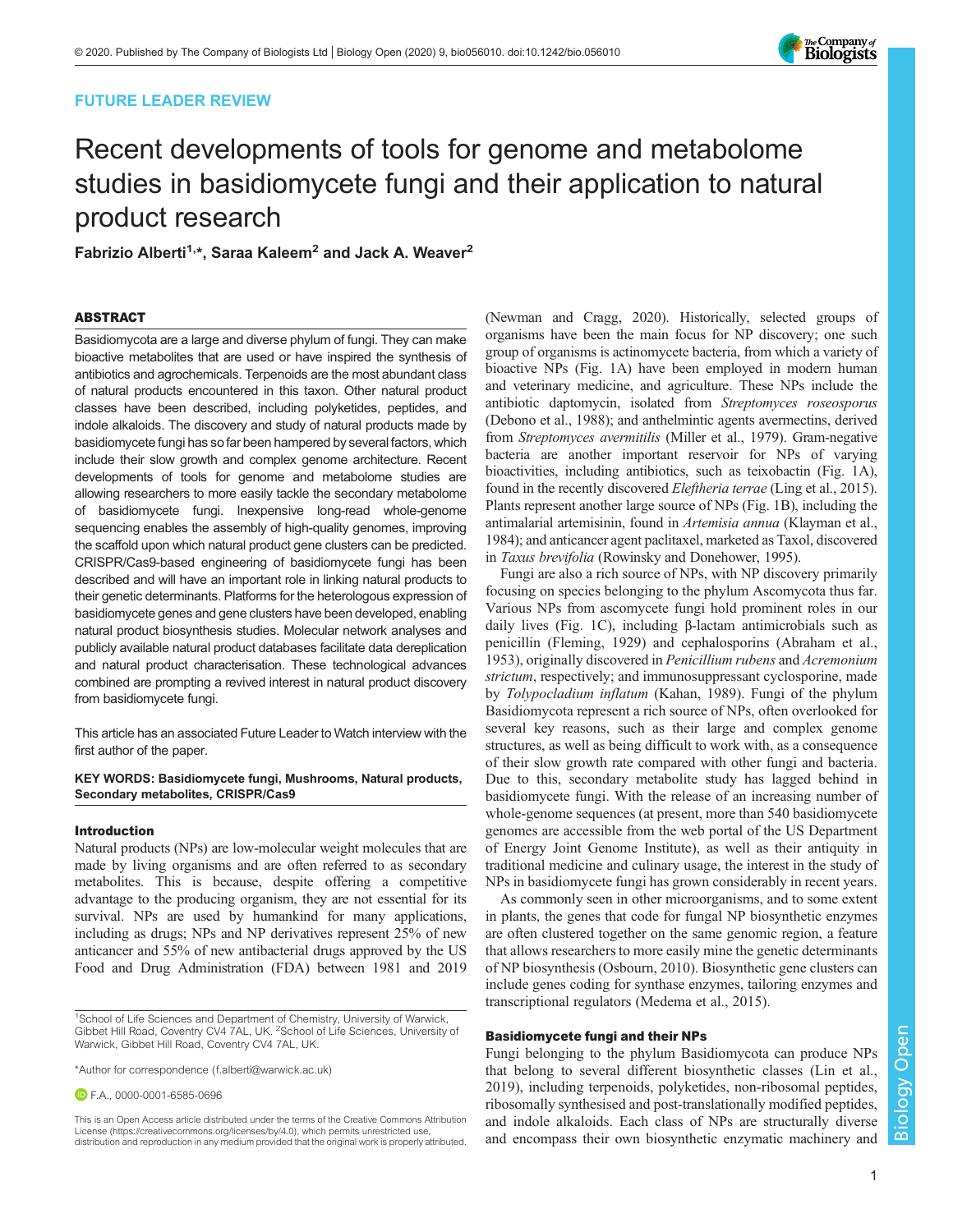<span id="page-1-0"></span>

Fig. 1. Structures of NPs mentioned in this article produced by organisms other than basidiomycete fungi. (A) Bacterial, (B) plant, and (C) ascomycete NPs.

tailoring enzymes. Interclass differences may also be vast, with individual metabolites varying in structure, bioactivity, and size.

## **Terpenoids**

Terpenoids [\(Fig. 2](#page-2-0)A) are the most abundant and diverse class of NPs produced by basidiomycete fungi [\(Schmidt-Dannert, 2015\)](#page-10-0), and are found in many other organisms, including plant and bacterial species. These NPs have a broad spectrum of bioactivities; some examples of terpenoids include: ganoderic acid β, one of several analogues of ganoderic acid made by Ganoderma lucidum, with this particular analogue possessing antiviral bioactivity [\(Min et al., 1998](#page-10-0)); illudin-S and illudin-M are two sesquiterpenoids with antitumour and antibiotic bioactivity, and are believed to be responsible for the toxicity of the jack-o'-lantern mushroom Omphalotus illudens [\(McMorris and](#page-9-0)

[Anchel, 1965](#page-9-0)); and antifungal sterelactones isolated from a Stereum sp. [\(Opatz et al., 2008\)](#page-10-0). A particularly important example of a bioactive terpenoid made by basidiomycete fungi is that of the antibiotic pleuromutilin, a diterpene antibacterial NP, initially discovered in the two fungi Pleurotus mutilus (synonymous to Clitopilus scyphoides f. mutilus) and Pleurotus passeckerianus (synonymous to Clitopilus passeckerianus) during the golden age of antibiotic discovery ([Kavanagh et al., 1949](#page-9-0)). Pleuromutilin mediates its antibacterial bioactivity by inhibition of protein synthesis through selective binding at the peptidyl transferase centre, at the A- and P-sites of the ribosome ([Davidovich et al., 2007\)](#page-9-0). Since its discovery, semi-synthetic derivatives tiamulin and valnemulin have been employed in veterinary use, and retapamulin is utilised as a topical antibiotic in humans ([Daum et al., 2007;](#page-9-0) [Poulsen et al., 2001](#page-10-0)). More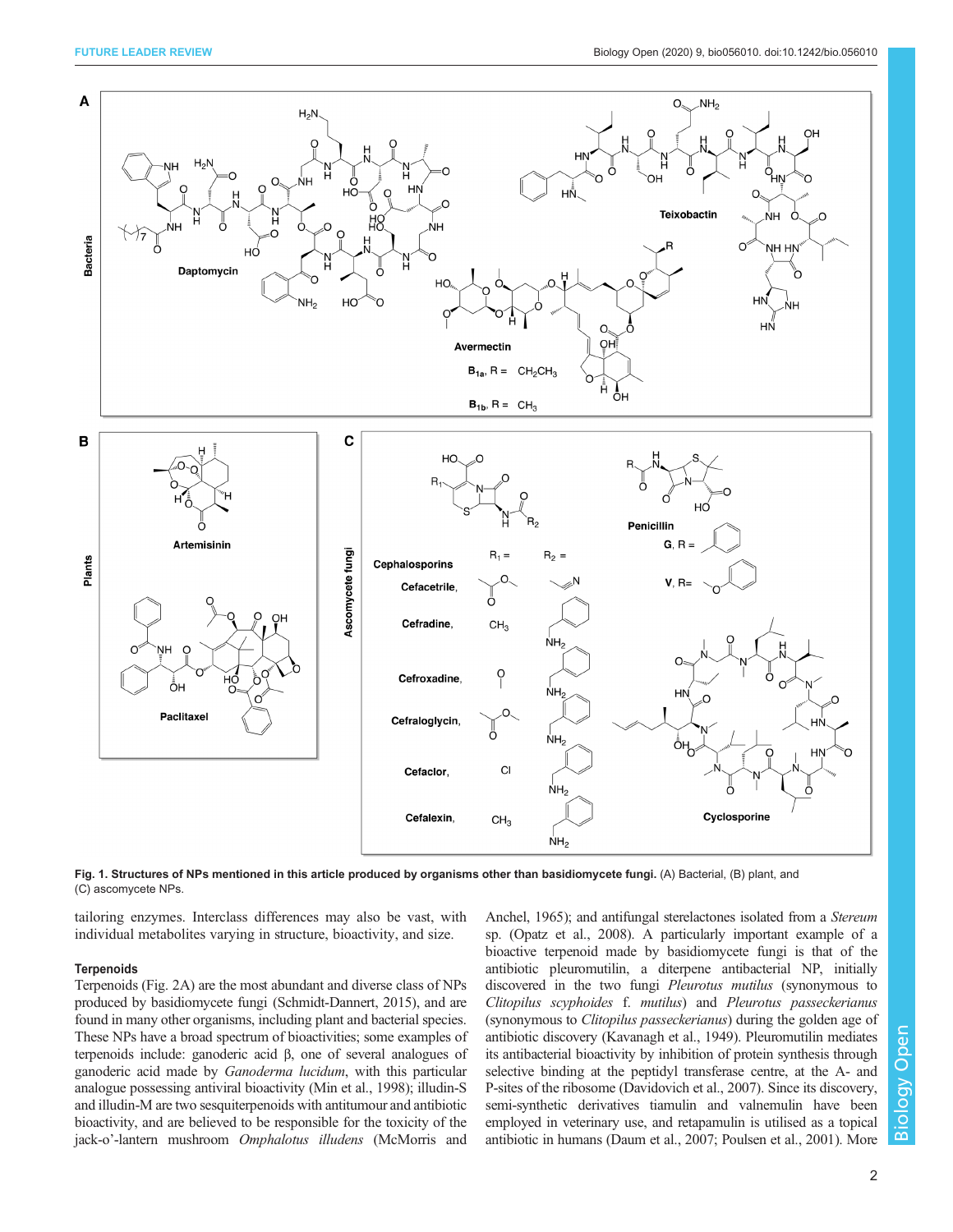<span id="page-2-0"></span>

Fig. 2. Structures of NPs mentioned in this article produced by basidiomycete fungi. (A) Terpenoids, (B) polyketides, (C) non-ribosomal peptides, (D) RiPPs, (E) indole alkaloids.

recently, lefamulin has been granted permission by the US FDA for use in the treatment of community-acquired bacterial pneumonia, becoming the first ever antibiotic derived from basidiomycete fungi to be approved for systemic use in humans [\(Watkins and File, 2020\)](#page-10-0).

Terpenoids all consist of several isoprene units, however, diversification in structure can be achieved by differences in linearity or cyclicity, saturated or unsaturated bonds, and other modifications, such as reduction, decarboxylation, glycosylation,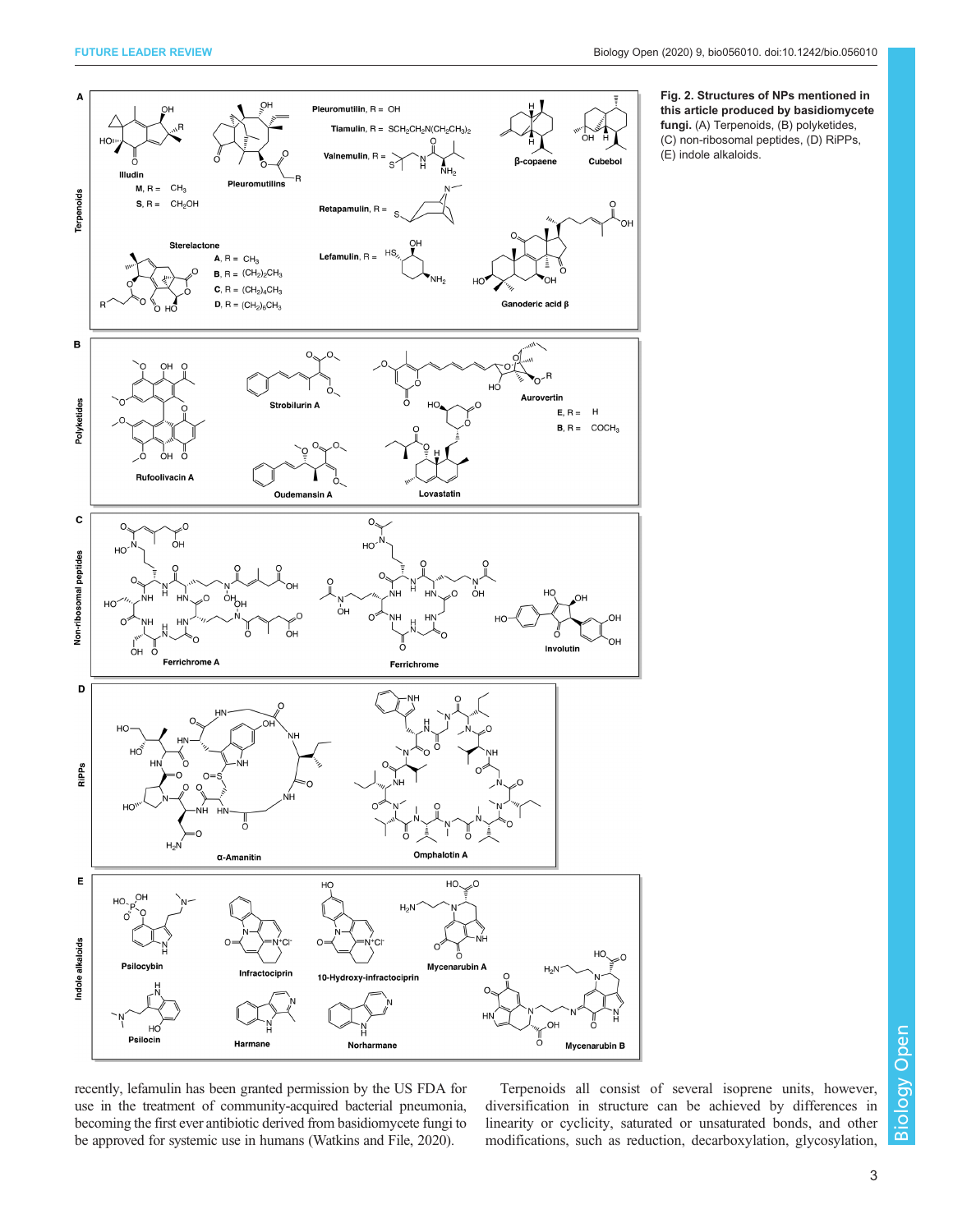alkylation, and acetylation, to name a few. For details on the biosynthesis of fungal terpenoids we refer the reader to other reviews on this topic ([Hoffmeister and Keller, 2007](#page-9-0); [Schmidt-](#page-10-0)[Dannert, 2015](#page-10-0)).

## Polyketides (PKs)

PKs are known to be highly abundant in fungi, with research primarily focusing on ascomycete fungi thus far. Despite this, known PKs of basidiomycete fungi are structurally and functionally diverse [\(Fig. 2B](#page-2-0)). Some examples of PKs produced by fungi of the phylum Basidiomycota include the antioxidant anthraquinone-related pigments, such as rufoolivacins, isolated from Cortinarius purpurascens [\(Bai et al., 2013](#page-8-0); [Gao et al., 2010\)](#page-9-0); oudemansin, an antifungal antibiotic isolated from Oudemansiella mucida [\(Anke](#page-8-0) [et al., 1979\)](#page-8-0); mycotoxins aurovertin B and E from Albatrellus confluens [\(Wang et al., 2005\)](#page-10-0); and lovastatin, an HMG-CoA reductase inhibitor used as a cholesterol lowering agent and found in the oyster mushroom, Pleurotus ostreatus [\(Atli and Yamac, 2012\)](#page-8-0). Strobilurin A is an antifungal PK, first isolated from Strobilurus tenacellus [\(Steglich and Schramm, 1977\)](#page-10-0). Strobilurin A mediates a fungicidal effect by selective targeting of the β-methoxyacrylate toxophore to complex III of the mitochondrial electron transport chain, inhibiting adenosine triphosphate synthesis [\(Becker et al.,](#page-8-0) [1981\)](#page-8-0). Since its discovery, derivatives of strobilurin A based on the β-methoxyacrylate moiety have been developed for use as agricultural fungicides, including the highest-selling fungicide azoxystrobin ([Bartlett et al., 2002;](#page-8-0) [Sauter et al., 1999\)](#page-10-0). Strobilurin fungicides are estimated to have a market value of \$3.4 billion, which corresponds to 25% of the overall global market of fungicides [\(Nofiani et al., 2018](#page-10-0)).

Most fungal PKs are synthesised by iterative multidomain type I polyketide synthase (PKS) enzymes, which are similar to fatty acid synthases (FASs), however some examples of type III PKSs are also known, which include a single ketosynthase domain [\(Seshime et al.,](#page-10-0) [2005](#page-10-0)). For an overview of the biosynthetic mechanism of fungal PKs we refer the reader to other reviews on this topic ([Cox, 2007](#page-9-0); [Hoffmeister and Keller, 2007](#page-9-0)).

## Non-ribosomal peptides (NRPs)

NRPs are a class of NPs largely underrepresented in basidiomycete studies [\(Fig. 2](#page-2-0)C), with research on these secondary metabolites being primarily focused on ascomycete fungi. Some NRPs found in fungi of the phylum Basidiomycota include ferrichrome and ferrichrome A, siderophores produced by Ustilago maydis [\(Winterberg et al., 2010;](#page-11-0) Yuan et [al., 2001](#page-11-0)); and involutin, an Fe3+ reductant isolated from the ectomycorrhizal Paxillus involutus ([Shah et al., 2015\)](#page-10-0).

Fungal NRPs are synthesised by multimodular NRP synthetase (NRPS) enzymes, using either proteinogenic or non-proteinogenic amino acids to construct the NP ([Vassaux et al., 2019\)](#page-10-0).

## Ribosomally synthesised and post-translationally modified peptides (RiPPs)

Peptide NPs can be synthesised by two mechanisms. One is by the previously mentioned NRPSs, and another is ribosomally-driven synthesis. Unlike NRP synthesis, ribosomal biosynthesis requires the translation of a precursor peptide which must then be posttranslationally modified, yielding the mature peptide. Fungal RiPPs [\(Fig. 2](#page-2-0)D) are relatively newly discovered, with the first family described in 2007 [\(Hallen et al., 2007\)](#page-9-0). α-amanitin, isolated from Amanita bisporigera, is a ribosomally-synthesised amatoxin with a bicyclic octapeptide structure, and is the lethal constituent of this

poisonous mushroom, exerting a toxic effect by selective inhibition of RNA polymerase II and consequently halting mRNA synthesis [\(Chafin et al., 1995\)](#page-9-0). Omphalotin A is a potent nematicidal cyclic dodecapeptide isolated from the jack-o'-lantern mushroom O. olearius ([Mayer et al., 1997\)](#page-9-0). Until recently, omphalotin A was considered to be a product of NRPSs, however it has since been shown that incorporation of  $\alpha$ -N-methylation of the peptide backbone occurs via the RiPP pathway [\(Ramm et al., 2017; van der Velden](#page-10-0) [et al., 2017\)](#page-10-0).

Commonly between RiPPs and other NPs is that their biosynthetic pathways are encoded by gene clusters. For an overview of RiPP biosynthesis in fungi and common post-translational modifications, we refer the reader to another recent review ([Vogt and Künzler,](#page-10-0) [2019\)](#page-10-0).

#### Indole alkaloids

Indole alkaloids are one of the largest classes of nitrogen-containing secondary metabolites and are found across all kingdoms of life, however, fungi, particularly ascomycetes, are reportedly prolific producers of these NPs. Indole alkaloids are also well known in basidiomycete fungi [\(Fig. 2](#page-2-0)E), for example norharmane and harmane, tremorgenic neurotoxins isolated from the ivory waxy cap Hygrophorus eburneus ([Teichert et al., 2008\)](#page-10-0); dimeric pyrroloquinolines mycenarubin A and mycenarubin B are red pigments isolated from Mycena rosea [\(Peters and Spiteller, 2007](#page-10-0)); and acetylcholinesterase inhibitors infractopicrin and 10 hydroxyinfractopicrin isolated from Cortinarius infractus [\(Geissler](#page-9-0) [et al., 2010\)](#page-9-0). Psilocybe mushrooms have long been known for their use in both medicinal and religious practices [\(Andersson et al., 2008\)](#page-8-0). Psilocybin and psilocin, the hallucinogenic alkaloids, were first identified in Psilocybe mushrooms in 1958, and shown to have profound psychotropic effects, similar to those induced by lysergic acid diethylamide ([Hofmann et al., 1958](#page-9-0)). Psilocybin is a prodrug that rapidly dephosphorylates, forming the psychoactive, hallucinogenic psilocin. In humans, this dephosphorylation occurs in the liver, likely by first-pass metabolism, allowing psilocin to act as a high-affinity partial agonist for  $5-HT<sub>2A</sub>$  receptors in the central nervous system.

Indole alkaloids are generally derived from tryptophan, which is derived from the shikimic acid pathway, and dimethylallyl pyrophosphate, from the mevalonate pathway whose products also act as the precursor units for terpenoids. Though tryptophan is commonly used as an amino acid precursor, amino acids other than tryptophan, such as tryptamine, are known to be used in indole alkaloid biosynthesis [\(Xu et al., 2014](#page-11-0)).

## Recent advances in tools for the study of basidiomycete NPs Long-read whole-genome sequencing

Fungi belonging to the phylum Basidiomycota have an average genome size of 46 Mb [\(Mohanta and Bae, 2015](#page-10-0)). As a comparison, fungi of the phylum Ascomycota have an average genome size of 37 Mb [\(Mohanta and Bae, 2015](#page-10-0)), whereas the genomes of Archaea and Bacteria normally fall within 6 Mb ([Kellner et al., 2018\)](#page-9-0). This means that while bacterial genomes can be sequenced using short-read sequencing, accurate genome assembly in fungi requires long-read sequencing. This can be achieved in different ways, such as through the inexpensive nanopore sequencing [\(Dreamer](#page-9-0) [et al., 2016\)](#page-9-0). Indeed, nanopore whole-genome sequencing of basidiomycete isolates has been reported; for instance, the 54 Mbgenome of the plant pathogen Rhizoctonia solani was successfully sequenced through MinION and assembled into 606 contigs with an N50 of 199 Kb [\(Datema et al., 2016](#page-9-0) preprint). More recently, MinION was used to identify all taxa present in a mock fungal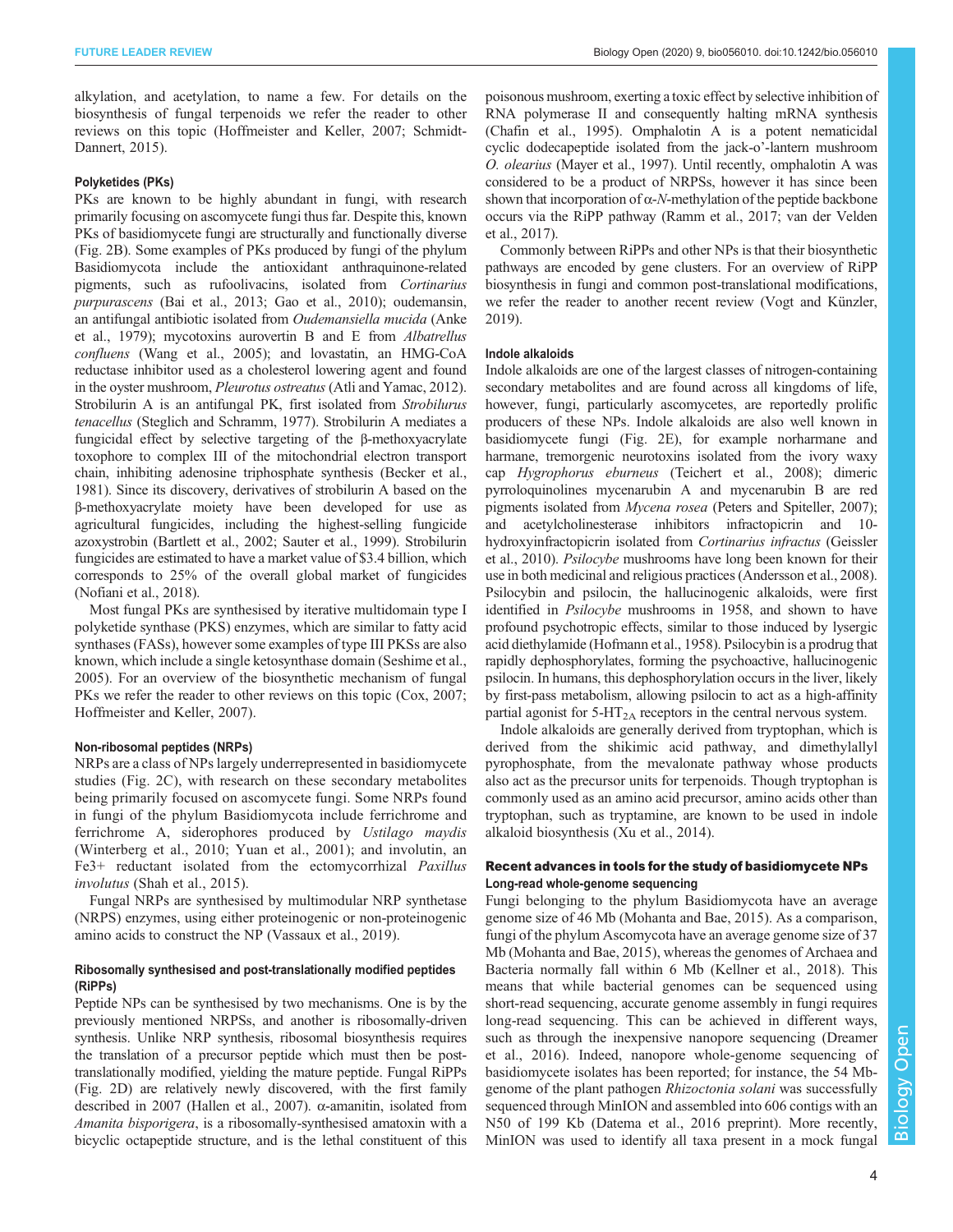community, including basidiomycete isolates, indicating that it may be employed to profile fungal communities ([Mafune et al., 2019](#page-9-0)).

Despite the increased read length and reduced cost of nanopore long-read sequencing, the accuracy of base calling – 85–94% depending on the sequencing method [\(Jain et al., 2017\)](#page-9-0) – and lower throughput than the established short-read platforms such as Illumina are an issue. However, when nanopore long-read sequencing is utilised in conjunction with short-read sequencing it is possible to assemble genomes of higher quality than either can provide independently. The quality of genomes assembled using a hybrid of long and short reads will only improve as the software for assembling these genomes also advances, for example Pilon now contains a function that will incorporate both Illumina and nanopore sequence data when polishing assemblies; while these software packages often focus on bacterial genomes, there is no doubt robust programs focussing on fungal genomes will soon follow [\(Goldstein](#page-9-0) [et al., 2019](#page-9-0)), and multiple high-quality fungal genomes have already been sequenced using one flow cell in a MinION [\(McKenzie et al.,](#page-9-0) [2020\)](#page-9-0). Most de novo genome assembly programs today still utilise de Bruijn graph-based methods. This method is inappropriate for the quantity of indels and error rates produced by long-read sequencers today, therefore a return to the overlap-consensus method will likely improve the quality of assemblies made using long-read sequencing data. This has already been proven for bacteria, where an Escherichia coli genome purely assembled from nanopore sequencing data was used to create a single contig genome with 99.5% base accuracy using the 'nanocorrect' and 'nanopolish' pipeline [\(Loman et al., 2015\)](#page-9-0). Furthermore long-read whole-genome sequencing techniques can detect base modifications, with the nanopore able to recognise all five C5-cytosine variants [\(Wescoe et al., 2014](#page-11-0)). It can detect endogenous and exogenous RNA modifications ([Stephenson et al., 2020](#page-10-0) preprint). Long-read sequencing is also unparalleled for examining metagenomic data, with recent studies assembling over 1000 high quality genomes from metagenomic samples run on the PromethION ([Singleton et al., 2020](#page-10-0) preprint). As nanopore technology matures we will likely see the accuracy of reads increase to be as competitive as short-read sequencing, recent advances have utilised neural networks within the base calling software to reach 97.7% accuracy [\(Silvestre-Ryan and Holmes, 2020](#page-10-0) preprint), and further improvements to the hardware and software are likely in the coming years. It should also be noted that in the future, nanopore technology will not just be capable of long-read sequencing RNA and DNA, but will also be capable of sequencing proteins [\(Ouldali et al., 2020](#page-10-0)). Long-read sequencing of proteins will no doubt prove invaluable to groups searching for the biosynthetic pathways responsible for producing NPs.

## CRISPR/Cas9-mediated engineering of basidiomycete fungi

It has long been known that genetically transforming targets is a vital tool for detailed molecular analysis, and until recently it was exceptionally difficult to do this in basidiomycete fungi. Gene disruption, for example, has until recently, only been achieved using homologous recombination with a low efficiency [\(Ohm et al., 2010\)](#page-10-0). However, protocols utilising CRISPR/Cas9 have now been developed for selected basidiomycete fungi [\(Table 1](#page-5-0)).

However, basidiomycete utilisation of CRISPR/Cas9 is more complex than working with bacteria, as Cas9 must be both codonoptimised and have a nuclear localisation signal attached. CRISPR/ Cas9 systems have a multitude of advantages over other techniques, for example, target sites need only have a PAM sequence, which makes almost every gene a valid target. Compared with techniques

such as transcription activator-like effector nucleases (TALEN) and zinc finger nucleases (ZFN), CRISPR/Cas9 is faster, more precise and versatile ([Deng et al., 2017](#page-9-0)). Furthermore, it is viable for multiple simultaneous gene edits, making a dearth of selection markers less problematic. Most importantly, is the simplicity of components required, synthetic guide (sg)RNA and Cas9 being the major parts.

The breakthrough of CRISPR/Cas9 in basidiomycete fungi happened in 2016, when it was announced that Yinong Yang and collaborators used this technique to remove one of the genes that encodes polyphenol oxidase in Agaricus bisporus, slowing down the process of browning and increasing the shelf life of the button mushroom [\(Waltz, 2016](#page-10-0)). Despite the achievement being covered in news articles, the CRISPR/Cas9 method used by the Yang group to engineer A. bisporus has not been published. The following year a CRISPR/Cas9-based editing protocol was published for G. lucidum and Ganoderma lingzhi ([Qin et al., 2017\)](#page-10-0). The authors achieved disruption of the *ura3* gene in these fungi through CRISPR/Cas9guided double stranded break, followed by repair through nonhomologous end joining (NHEJ), which resulted in short insertions and deletions at the target sites. In the same year CRISPR/Cas9 was used to form the basis of a high-throughput transformation technique, which successfully inserted luciferase and GFP into Coprinopsis cinerea to assess constitutive promoters; the authors also developed an improved way of cryopreserving protoplasts [\(Sugano et al., 2017](#page-10-0)). Despite these successes, targeting efficiency remained low, potentially due to inefficient sgRNA and/or Cas9 expression [\(Sugano et al., 2017\)](#page-10-0); however, the gates of CRISPR/ Cas9 for engineering and editing fungi of the phylum Basidiomycota were opened. A potential solution to this bottleneck has been provided in other fungi by utilising tRNA promoters to drive transcription of sgRNA. This was successfully performed on the ascomycete fungus Aspergillus niger, and where the Cas9 and sgRNA were on the same plasmid, this created gene mutations with an efficiency of ∼97% ([Song et al., 2018](#page-10-0)). Once CRISPR/Cas9 was shown as a viable choice for the engineering of basidiomycete fungi it did not take long for a multitude of fresh techniques and improvements which expand the scope and increase the efficiency of CRISPR/Cas9 to be developed. For example, Schizophyllum commune has been successfully used to demonstrate pre-assembled Cas9-sgRNA ribonucleoproteins for use in gene deletion; the sgRNA, Cas9, and a repair template, were all inserted into protoplasts using PEG-mediated transformation, removing the need to optimise sgRNA and Cas9 expression within the host [\(Jan](#page-9-0) [Vonk et al., 2019](#page-9-0)). Recombination events were selected for by the inclusion of a selectable marker cassette within the repair template. This technique is best described as CRISPR/Cas9 mediated homology-directed repair (HDR): a technique in which a double stranded break is repaired by providing a homologous DNA fragment. It can be used for the precise disruption of genes and insertion of selectable markers or other sequences of interest. The authors showed that homology arms of 250 bp were sufficient to efficiently induce the target gene replacement with a selectable marker cassette. Similarly, protoplasts of the basidiomycete yeast Pseudozyma antarctica have been efficiently transformed and had targeted genes disrupted via incubation with a ribonucleoprotein complex, consisting of the Cas9 protein and a single sgRNA with donor DNA containing a selectable marker ([Kunitake et al., 2019\)](#page-9-0). The authors showed that increasing the volume of the ribonucleoprotein mix increased transformation efficiencies, and that having homology arms of over 100 bp was best practice for inducing efficient homologous recombination with this system,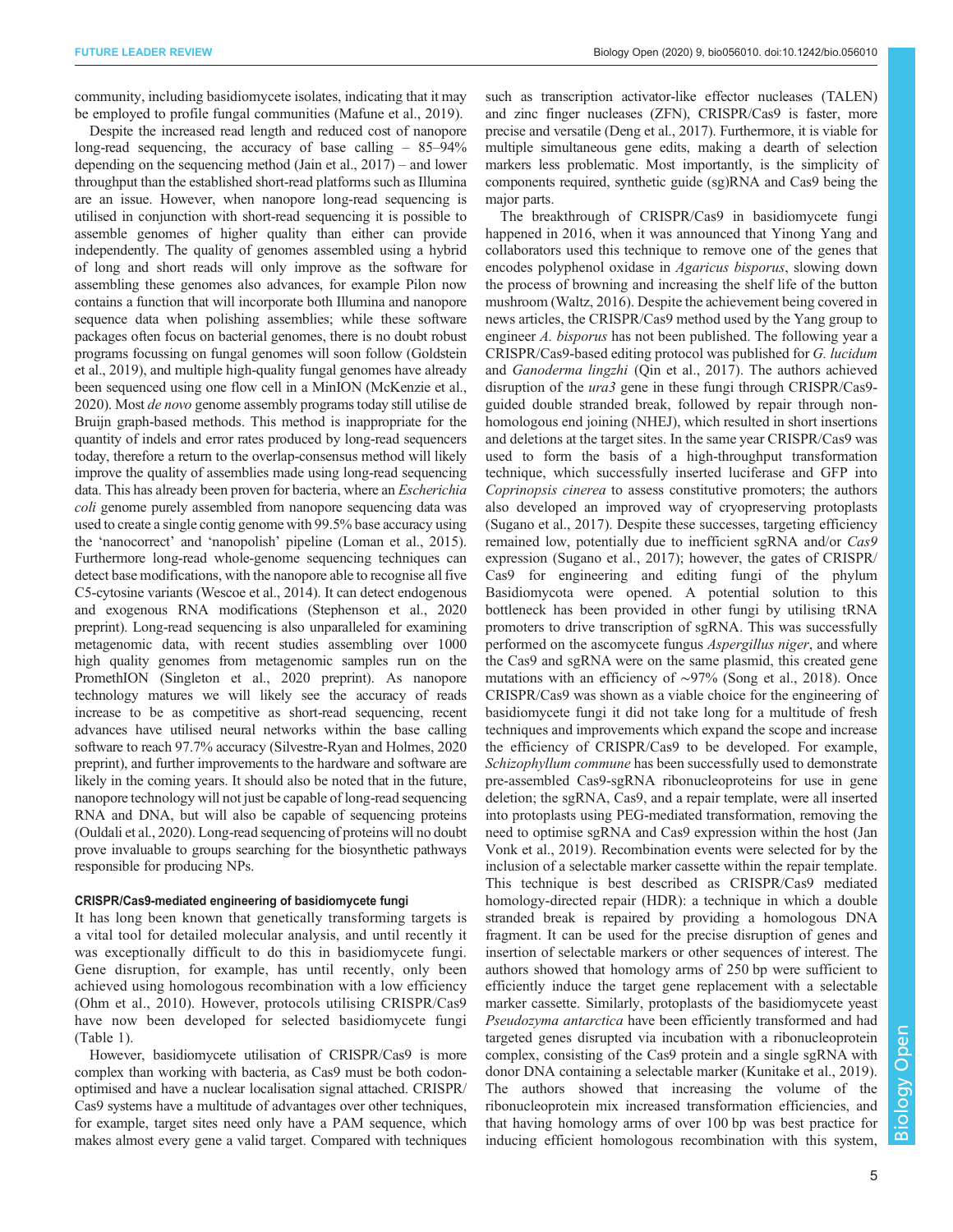<span id="page-5-0"></span>

|                                                                  |                                                              |                                                                                                                                                       | Table 1. Comparison of selected CRISPR/Cas9 toolkits for the editing of various basidiomycete genomes |                                                                                                       |                                                                                                                                                                                  |                                                                                                                                                                                 |                                                                                                                   |
|------------------------------------------------------------------|--------------------------------------------------------------|-------------------------------------------------------------------------------------------------------------------------------------------------------|-------------------------------------------------------------------------------------------------------|-------------------------------------------------------------------------------------------------------|----------------------------------------------------------------------------------------------------------------------------------------------------------------------------------|---------------------------------------------------------------------------------------------------------------------------------------------------------------------------------|-------------------------------------------------------------------------------------------------------------------|
|                                                                  | Waltz, 2016 <sup>ª</sup>                                     | Qin et al., 2017                                                                                                                                      | Sugano et al., 2017                                                                                   | Schuster et al.,<br>2018                                                                              | Jan Vonk et al., 2019                                                                                                                                                            | Kunitake et al., 2019                                                                                                                                                           | Otoupal et al., 2019                                                                                              |
| plasmid was<br>(efficiency)<br>which the<br>Species on<br>tested | bisporus<br>Agaricus                                         | Ganoderma lucidum<br>lingzhi (0.71 to<br>260125 (0.2 to<br>and 0.4 in 10 <sup>7</sup><br>protoplasts);<br>Ganoderma<br>protoplasts)<br>1.78 in $10^7$ | Coprinopsis cinerea<br>$(10.5\%)$                                                                     | $(70%$ for a five-<br>gene multiplex<br>Ustilago maydis<br>editing)                                   | Schizophyllum commune<br>protoplasts with 100 bp<br>1000 bp homology<br>arms; $0.3$ in $2 \times 10^7$<br>homology arms)<br>protoplasts with<br>$(3.6 \text{ in } 2 \times 10^7$ | depending on the presence and<br>Pseudozyma antarctica (varying<br>length of homology arms)                                                                                     | toruloides (0.6% to<br>50% depending on<br>Rhodosporidium<br>the target)                                          |
| Gene(s) edited                                                   | PPO, encoding<br>polyphenol<br>oxidase                       | decarboxylase<br>ura3, encoding<br>orotidine 5-<br>phosphate                                                                                          | fluorescent protein in<br>encoding green<br>a stable line of C.<br>cinerea<br>GFP,                    | Five eff1 genes,<br>promoting<br>virulence-<br>encoding<br>secreted<br>effectors                      | transcription factor<br>homeodomain<br>hom2, encoding                                                                                                                            | carboxylase; PaURA3, encoding<br>phosphoribosylaminoimidazole<br>degrading enzyme; PaADE2,<br>PaCLE1, encoding polyester<br>orotidine-5'-phosphate<br>decarboxylase<br>encoding | synthase/lycopene<br>CAR2, encoding<br>decarboxylase;<br>URA3, encoding<br>orotidine 5-<br>phosphate<br>phytoene  |
| CRISPR/Cas9<br>elements<br>Method of<br>delivery                 | transformation<br>Cas9 plasmid<br>PEG-mediated<br>of CRISPR/ | transformation of<br>CRISPR/Cas9<br>PEG-mediated<br>plasmid                                                                                           | transformation of<br>CRISPR/Cas9<br>PEG-mediated<br>plasmid                                           | transformation of<br>CRISPR/Cas9<br>PEG-mediated<br>plasmid                                           | transformation of pre-<br>ribonucleoproteins<br>assembled Cas9-<br>PEG-mediated<br>sgRNA                                                                                         | PEG-mediated transformation of pre-<br>assembled Cas9-sgRNA<br>ribonucleoproteins                                                                                               | carrier DNA/PEG-<br>transformation of<br>single-stranded<br>CRISPR/Cas9<br>Lithium acetate/<br>plasmid<br>cyclase |
| extent of gene<br>Means and<br>editing                           | DSB and NHEJ;<br>1 to 14 bp<br>deletions                     | in G. lucidum; 1 bp<br>to 90 bp deletions<br>DSB and NHEJ; 32<br>deletions and 29<br>insertions in G.<br>to 137 bp                                    | DSB and NHEJ; 75 bp<br>insertion and 1 bp<br>deletion                                                 | Multiplex DSB and<br>insertions to full<br>NHEJ; varying<br>gene deletion<br>from small<br>deletions/ | 1240 bp nourseothricin<br>3120 bp gene with a<br>resistance cassette<br>replacement of a<br>DSB and HDR;                                                                         | DSB followed by either NHEJ or HDR;                                                                                                                                             | deletions to 500 bp<br>Single/multiplex DSB<br>and NHEJ; varying<br>from small<br>insertions/                     |
| expression<br>Promoter for<br>sgRNA                              | U6 <sub>A.</sub> bisporus                                    | sgRNAs were<br>transcribed<br>T7 (in vitro<br>lingzhi<br>used)                                                                                        | cinerea<br>$U6_{C.}$                                                                                  | TyrGTA <sub>U. maydis</sub><br>tRNALeuTAA/<br>GlyGCC/                                                 | T7 (in vitro transcribed<br>sgRNAs were used)                                                                                                                                    | T7 (in vitro transcribed sgRNAs were<br>used)                                                                                                                                   | Gly <sub>R. toruloides</sub><br>tRNAPhe/Tyr/                                                                      |
| expression<br>Promoter for<br>Cas9                               | Gpd <sub>A.bisporus</sub>                                    | Gpd <sub>G. Iucidum</sub>                                                                                                                             | $\texttt{CoDED1}_\texttt{C. cinerea}$                                                                 | hsp70 <sub>U. maydis</sub>                                                                            | T7 (Cas9 was purified<br>upon expression in<br>E. coli)                                                                                                                          | T7 (Cas9 was purified upon<br>expression in E. coli)                                                                                                                            | GAPDH <sub>R. toruloides</sub>                                                                                    |
| Basidiomycete<br>selectable<br>marker                            | $\frac{4}{2}$                                                | iron-sulfur protein<br>dehydrogenase<br>Mutated sahB,<br>for carboxin<br>succinate<br>encoding                                                        | gene for hygromycin<br>B resistance<br>phosphotransferase<br>Hygromycin B                             | ipRallele, encoding<br>dehydrogenase<br>protein for<br>iron-sulfur<br>succinate<br>carboxin           | Nourseothricin resistance<br>phleomycin resistance<br>cassette (for CRISPR/<br>Cas9-mediated gene<br>cassette (to discard<br>replacement) and                                    | (for CRISPR/Cas9-mediated gene<br>Nourseothricin resistance cassette<br>replacement)                                                                                            | transformants with<br>Nourseothricin<br>cassette (for<br>selection of<br>resistance<br>integrated                 |

É <u>ي</u> J. Ŕ É Ŕ Á i.<br>S R  $\ddot{\cdot}$ J. Ñ J,  $\ddot{\cdot}$  $\overline{\phantom{a}}$  Note:<sup>a</sup> The protocol used by the Yang group to engineer A. *bisporus* through CRISPR/Cas9 has not been published but it was announced by Waltz (2016). Some details about the procedure are therefore missing,<br>such as the se Note:a The protocol used by the Yang group to engineer A. bisporus through CRISPR/Cas9 has not been published but it was announced by Waltz [\(2016\)](#page-10-0). Some details about the procedure are therefore missing, such as the selectable marker used for transformation.

resistance

resistance

cassette (to discard transformants resulting from ectopic integration of the vector)

transformants resulting<br>from ectopic integration

of the vector)

for carboxin resistance

resistance

integrated plasmid) CRISPR/Cas9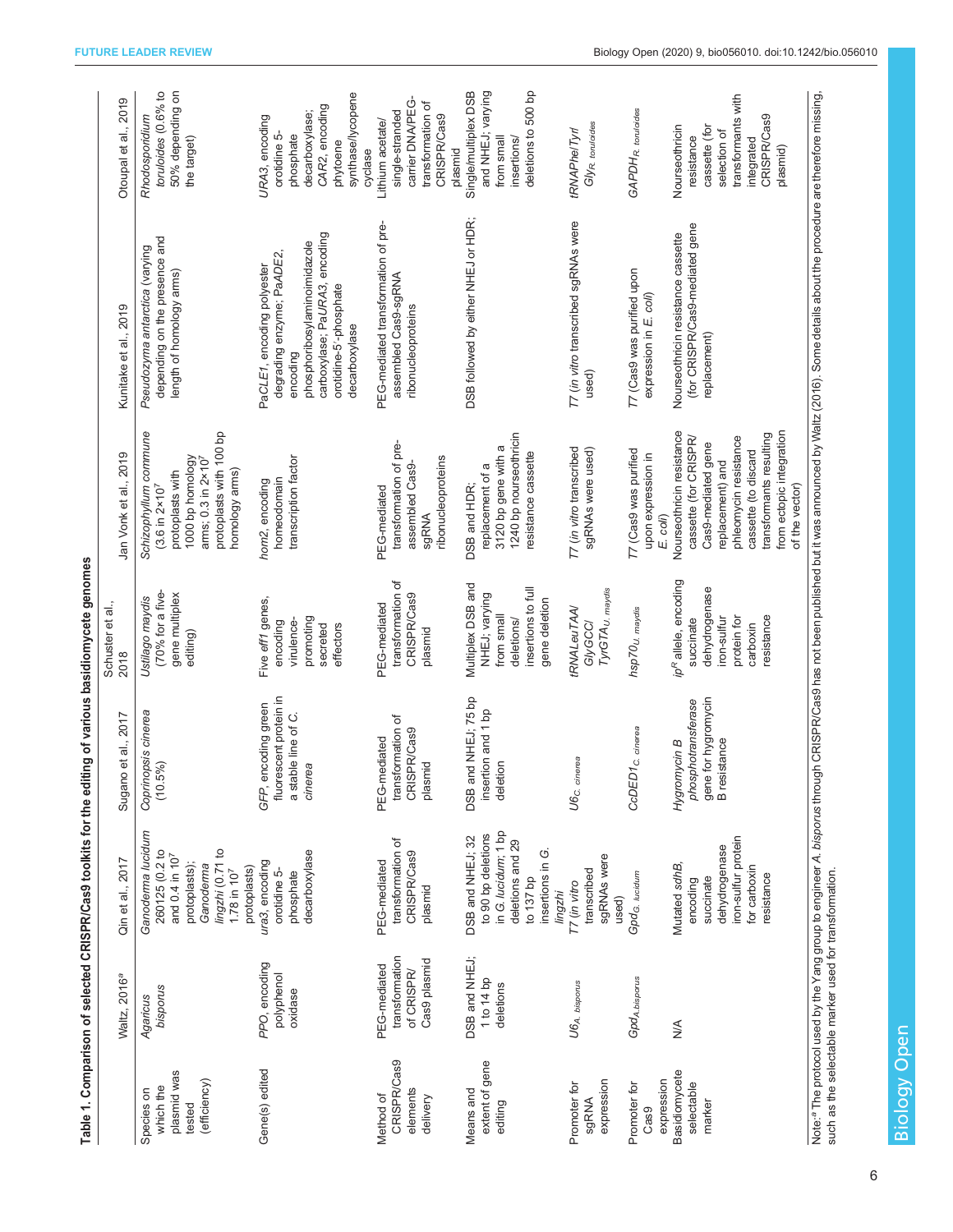although homology arms were shown to not actually be required to insert the donor DNA into the target locus. Ustilago maydis is another model organism that has recently seen successful CRISPR/ Cas9-based multiplex gene editing, in which five genes coding for virulence-promoting secreted effectors were successfully inactivated using a single CRISPR plasmid ([Schuster et al.,](#page-10-0) [2018](#page-10-0)). Multiplexing is an important function for gene disruption in fungal pathways as usually biosynthetic routes are controlled by multiple genes and it is desirable to generate simultaneous knockouts. The capability of CRISPR/Cas9 systems to perform multiple simultaneous gene knockouts is where great potential lies. The previous techniques utilising ZFN and TALEN are laborious, and limited in scope in comparison, and we are seeing more multiplexing being performed in fungi of the phylum Basidiomycota now that the technology is maturing. For example, Rhodosporidium toruloides has been successfully multiplexed with CRISPR/Cas9 to disrupt the car2 and ura3 genes in a single transformation, and single transformations reached up to 50% efficiencies ([Otoupal et al., 2019](#page-10-0)). Additional CRISPR/Cas9 platforms for successfully editing the NP-producer G. lucidum have recently been established [\(Liu et al., 2020](#page-9-0); [Wang et al., 2020a\)](#page-10-0). Interestingly, it has been shown that by introducing an intron upstream of the cas9 gene, it is possible to drastically increase efficiency of transformations by over ten times the rates seen without the intron, arriving at a final gene deletion rate of 36.7% [\(Liu et al., 2020](#page-9-0)). The inclusion of an intron before the start of the coding sequence is an established approach that has been shown to be necessary to achieve heterologous gene expression in several basidiomycete fungi, such as C. cinerea, A. bisporus ([Burns et al.,](#page-8-0) [2005](#page-8-0)) and Armillaria mellea [\(Ford et al., 2016](#page-9-0)).

As it stands, the problem of CRISPR in basidiomycete fungi is not just a case of low efficiency rates and lack of platforms and support, which are being overcome as shown above, but of off-target effects, screening and selection issues, continued genome modification after the error gene is repaired, and NHEJ indel size variation leading to frameshifts that cannot be controlled. Techniques have been developed to inhibit native NHEJ by using small molecules, like Scr7, allowing the HDR presented in templates we insert to dominate [\(Maruyama et al., 2015](#page-9-0)). Techniques such as this will continue to be developed and will eventually cross over not just into fungi but specifically into basidiomycete strains. A new method called PEM-seq has been developed that has high sensitivity and uses high-throughput sequencing; it can identify off-target sites of Cas9 and quantify the cutting efficiency of CRISPR/Cas9 at the target site, therefore, it can be used to find more efficient Cas9 cutting sites [\(Yin](#page-11-0) [et al., 2019\)](#page-11-0). This technique is not established in fungi of the phylum Basidiomycota yet, but it or technology like it are likely to arrive. As CRISPR/Cas9 matures we will see more and more basidiomycetebased platforms for high-throughput, rapid genome engineering. And no doubt as improvements and novel uses for CRISPR/Cas9 are discovered in other organisms and particularly other fungi, these changes too will eventually make their way to basidiomycete-based application. For example, a plasmid containing the Aspergillus nidulans AMA1 sequence [\(Gems et al., 1991](#page-9-0)) has been generated for use in *Aspergillus oryzae*, which improves efficiency by being multi-copy, causing an increase in Cas9 and sgRNA, but a quirk of the AMA1-based plasmids is that they are discarded from the cells after several rounds of non-selective subculturing, theoretically making it possible to have infinite rounds of genetic engineering [\(Katayama et al., 2019\)](#page-9-0). This will help to not just study biosynthetic pathways of NPs but also to generate fungal strains that have industrial application.

Platforms for heterologous expression of basidiomycete gene cluster While working on the NP producing basidiomycete itself is a powerful tool, once putative biosynthetic genes have been identified, few techniques are as powerful as insertion of these genes into heterologous hosts. Furthermore, while the NPs of basidiomycete fungi may be of medical and industrial interest, the fungi themselves are often not appropriate for generating industrial quantities of the NP due to their slow growth, furthering the need for robust platforms for heterologous expression of biosynthetic pathways within fastgrowing organisms better suited to the rigours of industry.

Escherichia coli is the well-established workhorse of the biotechnology world, so it should come as no surprise that basidiomycete NPs have been produced within this organism. The appeal is obvious, it is a unicellular, well understood and very fastgrowing organism, and robust techniques and tools for its manipulation are available. Examples of its use include, the heterologous expression of sesquiterpene synthases from Coniophora puteana for use in generating β-copaene and cubebol, which were then used to create a heterologous microbial production system, with yields that exceeded all previously published results for these compounds [\(Mischko et al., 2018](#page-10-0)). The unspecific peroxygenase MroUPO from the basidiomycete Marasmius rotula was expressed in E. coli alongside computationally guided mutated variants for the purposes of optimising the enzyme ([Carro et al., 2019](#page-8-0)). Cytochrome P450s from the basidiomycete Phanerochaete chrysosporium were expressed using the T7 RNA polymerase/promoter system in E. coli and subsequently optimised by modifying their N-terminal amino acid sequences, and their mechanisms of function elucidated [\(Hatakeyama](#page-9-0) [et al., 2016](#page-9-0)). Escherichia coli was used to functionally characterise, through heterologous expression, putative sesquiterpene synthases from Omphalotus olearius [\(Wawrzyn et al., 2013](#page-10-0)). However, for expression of more complex proteins and entire biosynthetic pathways, E. coli is not appropriate, not just because the genes are not codon optimised for this organism, or because the systems for required post-translational modifications are not usually present, but because secondary metabolite excretion is not developed and because many of the useful NPs produced by basidiomycete fungi carry antibiotic properties, to which E. coli is susceptible.

Because of the limitations posed by  $E$ . *coli*, it is natural for researchers to look for a fungal substitute that retains the benefits of being a well-understood, generally recognised as safe to work with, fast growing, unicellular, model organism, with a plethora of cost efficient tools and techniques for transformation such as a golden gate toolkit ([Lee et al., 2015](#page-9-0)). Yeasts fulfil all these roles and have a long history of industrial application making them simple to culture in bioreactors. Among yeasts, Saccharomyces cerevisiae has been used to study enzymes from basidiomycete fungi. For instance, three sesquiterpene synthase genes from the medicinal mushroom Lignosus rhinocerotis were identified using genome mining and transcriptomics, and were heterologously expressed in S. cerevisiae to give sesquiterpene alcohols [\(Yap et al., 2017](#page-11-0)). Many S. cerevisiae strains exist today which overproduce the precursor compounds utilised for biosynthesis of secondary metabolites, for example S. cerevisiae EPY300 overexpresses the mevalonate pathway, and can be exploited to produce terpenoids in large amounts ([Ro et al.,](#page-10-0) [2006\)](#page-10-0). The more recently developed S. cerevisiae EPYFA3, which is derived from EPY300, overexpresses both the mevalonate and the shikimate pathways and is shown to be able to overproduce isoprenoid quinones [\(Kaur et al., 2020](#page-9-0)). Pichia pastoris is another popular yeast to work with, and the minor laccase isozymes Lac2 and Lac3 from the basidiomycete Grifola frondosa were heterologously expressed and characterised using this yeast

Biology Open

Biology

Open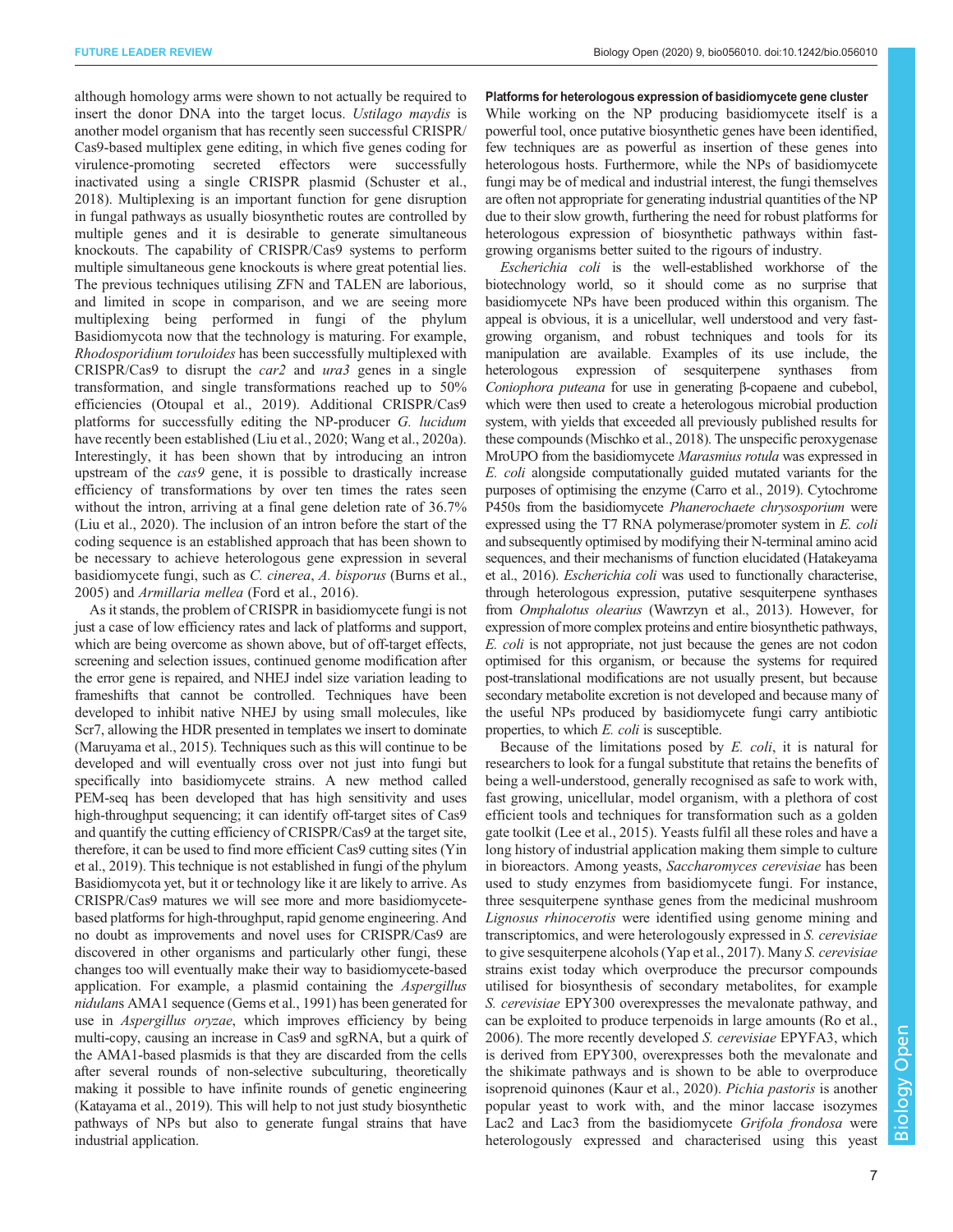[\(Nitheranont et al., 2017\)](#page-10-0). Pichia pastoris was also used to heterologously express a further nine laccases from *Cerrena* sp. [\(Yang et al., 2015, 2016\)](#page-11-0). Yeasts are also a good choice for heterologous expression because directed evolution can be used to rapidly optimise expression of a secondary metabolite from heterologous hosts. Compared to bacteria, which can also be used to perform directed evolution, yeasts are more likely to correctly express and secrete basidiomycete proteins, therefore enabling for in-host screening of the effects of directed evolution. For example, the unspecific peroxygenase from Agrocybe aegerita was engineered through directed evolution in S. cerevisiae to improve its catalytic attributes, and the resulting evolved unspecific peroxygenase was then inserted into P. pastoris to obtain a 27-fold increase in production levels [\(Molina-Espeja et al., 2015](#page-10-0)).

Despite some successful examples of using S. cerevisiae to express basidiomycete genes, this host is not always able to correctly express entire basidiomycete gene clusters. A recent study showed that only 7/17 (41%) basidiomycete gene clusters were productive when expressed in S. cerevisiae, as opposed to 17/26 (65%) ascomycete clusters [\(Harvey et al., 2018\)](#page-9-0). Potential reasons may include the inability of S. *cerevisiae* to process the numerous introns found in basidiomycete genes. Indeed, fungi of the phylum Basidiomycota are known to be generally richer in introns than other fungi, with basidiomycete fungi showing 5.28 exons per gene while ascomycete fungi have only 2.58. Among fungi of the phylum Ascomycota, S. cerevisiae has only 1.04 exons per gene [\(Goffeau](#page-9-0) [et al., 1996](#page-9-0)), while A. oryzae has 2.98 ([Arnaud et al., 2011\)](#page-8-0). Indeed, a recent study led by Oikawa's group showed that A. oryzae is able to remove 87% of the introns from basidiomycete terpene synthase genes ([Nagamine et al., 2019\)](#page-10-0). The same group used this host to study the biosynthesis of the diterpene erinacine, where 90% of introns were correctly spliced out by A. oryzae and the remaining introns were removed by PCR prior to achieving correct expression [\(Liu et al., 2019\)](#page-9-0). Aspergillus oryzae has been successfully used in a number of studies to recreate and characterise basidiomycete NP pathways, such as those for pleuromutilin ([Alberti et al., 2017a](#page-8-0); [Bailey et al., 2016](#page-8-0); [Yamane et al., 2017](#page-11-0)) and strobilurin [\(Nofiani](#page-10-0) [et al., 2018\)](#page-10-0), in which introns were removed prior to heterologous expression.

Among fungi of the phylum Basidiomycota, the corn smut U. maydis has recently been developed into a heterologous host for the production of terpenoids through the overexpression of endogenous mevalonate pathway genes ([Lee et al., 2020](#page-9-0)). The chassis was validated through the heterologous expression of fungal and plant sesquiterpenoid synthases from C. cinerea and the Nootka cypress Callitropsis nootkatensis, respectively.

Often the best results for functional characterisation can be obtained by combining multiple heterologous systems into one study such as when six sesquiterpene synthases from C. cinerea were expressed in E. coli and S. cerevisiae [\(Agger et al., 2009\)](#page-8-0).

#### Molecular network analysis

The successful characterisation of basidiomycete NPs and their biosynthesis not only requires molecular biology tools for genetic engineering and heterologous expression, but also relies upon metabolic analyses ([van der Hooft et al., 2020](#page-10-0)). Traditional bioactivity-guided fractionation of metabolite extracts has now been overtaken by more sensitive approaches, such as untargeted metabolomics and data analysis of tandem mass-spectrometry (MS/ MS). MS/MS spectra result from the fragmentation of metabolites and constitute the fingerprint of a given compound. Once metabolite extracts have been generated and analysed through MS/MS, one can

compare the data with spectral libraries. However, these libraries are still far from comprehensive. For instance, the Global Natural Product Social molecular networking (GNPS) site contains MS/MS reference spectra for only 2.5% of known NPs [\(van der Hooft et al.,](#page-10-0) [2020\)](#page-10-0). A parallel approach that can aid data dereplication and identification of unknown metabolites, as well as to link pathway intermediates, shunt and final products to each other, relies on the use of software that can group metabolites based on similarities in their MS/MS fragmentation patterns. GNPS ([Wang et al., 2016](#page-10-0)) has been used by many NP researchers for this purpose, including for fungi of the phylum Basidiomycota. For instance, molecular network analysis enabled the discovery of two bioactive xylosides from co-cultures of the basidiomycete fungi Trametes versicolor and Ganoderma applanatum ([Yao et al., 2016](#page-11-0)). In this study, a useful feature of molecular network analysis was highlighted when sub-structure predictions were made based on the grouping of metabolites that differ in mass by values equivalent to pentose moieties, suggesting that glycosylation would take place. A followup study by the same group investigated the origin of the metabolites that were induced by co-cultures of the two fungi to link them to the respective producing organism [\(Xu et al., 2018\)](#page-11-0). The authors combined <sup>13</sup>C-based labelling and molecular network analyses to show that 31 out of 74 induced features were being produced by either T. versicolor or G. applanatum, or by both fungi. Importantly, the origin of the induced metabolite could be discerned even when the structure of the molecule in question was unknown. This approach could be applied to other co-culture studies and aid the identification of cryptic NP gene clusters.

New features are frequently being added to the GNPS suite, such as the MS2LDA tool, which identifies sub-structures within a metabolite structure through the unsupervised detection of cooccurring molecular fragments, inspired by text-mining ([van der](#page-10-0) [Hooft et al., 2016\)](#page-10-0). This tool enables users to annotate molecules for which no reference spectra can be found and helps reveal biochemical relationships between compounds. Another newly added feature to the GNPS platform is the Mass Spectrometry Search Tool (MASST), which allows researchers to perform MS searches ([Wang et al., 2020b\)](#page-10-0). With this tool, all public data available in GNPS can be searched using an MS/MS spectrum as a query, in a similar manner to searches using nucleotide and amino acid sequences through the popular Basic Local Alignment Search Tool (BLAST) [\(Altschul et al., 1990](#page-8-0)).

## Future prospects

In the last five years, recently developed technologies for genome sequencing and genetic engineering have been applied to basidiomycete fungi, including nanopore sequencing for the generation of long-read genome assemblies and CRISPR/Cas9 based editing. Future prospects will likely include the improvement of genetic engineering tools, for instance through the wider implementation of HDR via a repair template in the CRISPR/ Cas9 basidiomycete toolkits. HDR promotes a more precise gene editing compared to NHEJ, with the latter causing insertions or deletions of various length, which can lead to a shift of the open reading frame. However, HDR is generally less efficient than NHEJ, and the inclusion of repair arms does not guarantee that it will take place. Ways of improving the efficiency of HDR in basidiomycete CRISPR/Cas9 endeavours may include the inhibition of enzymes involved in the NHEJ pathway. This approach was used to increase the efficiency of HDR genome editing in mice and mammalian cell lines by up to 19-fold by targeting DNA ligase IV using the inhibitor Scr7 ([Maruyama et al., 2015\)](#page-9-0). An alternative to canonical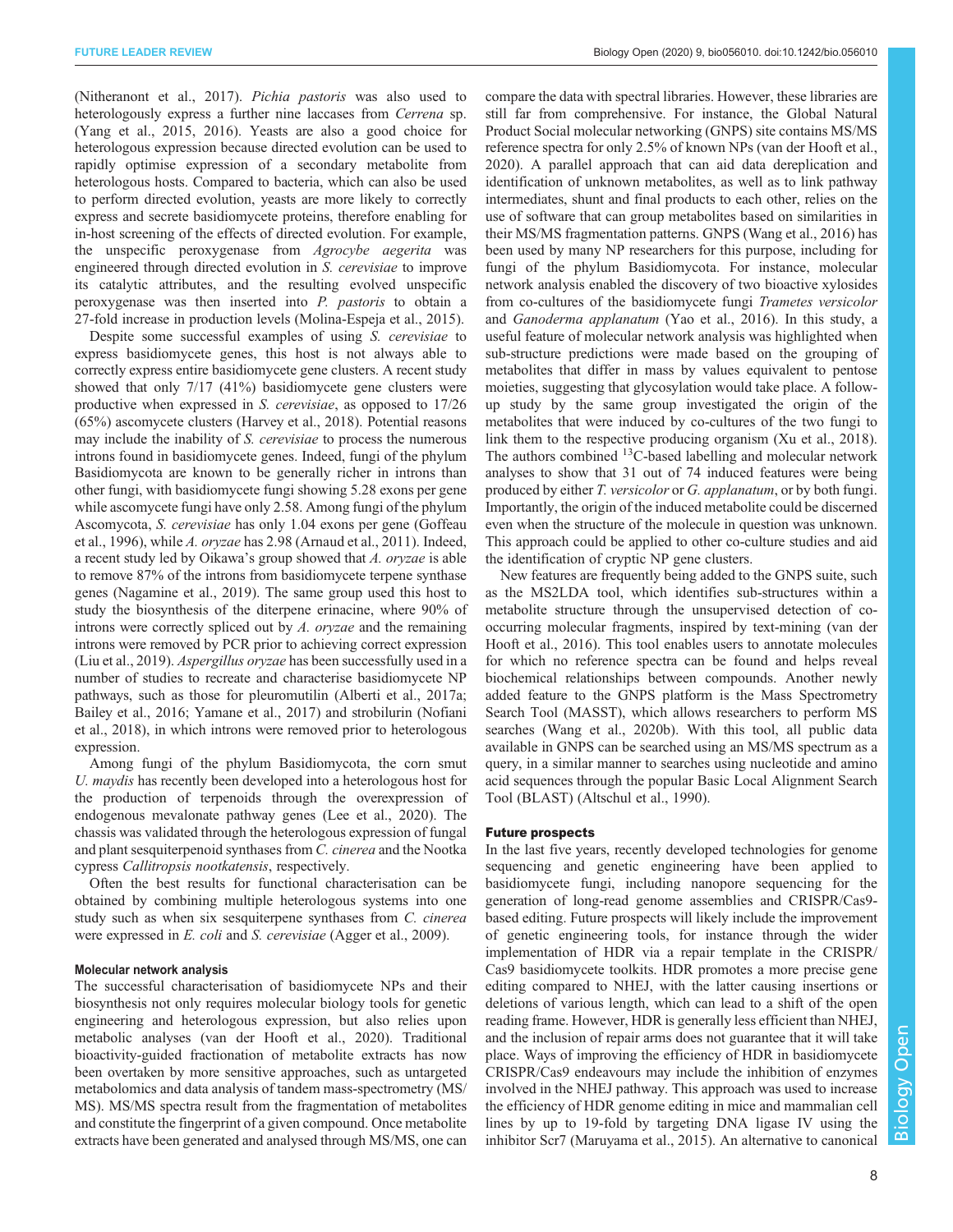<span id="page-8-0"></span>double-stranded break-mediated CRISPR/Cas9 editing can be found in base editing [\(Komor et al., 2016\)](#page-9-0). This involves the use of a catalytically dead Cas9 and a cytidine or adenosine deaminase, which enable for base-editing without needing to cause doublestranded breaks in the target or to introduce a repair template. Successful CRISPR/Cas9-mediated base editing has recently been reported in filamentous ascomycetes [\(Huang et al., 2019\)](#page-9-0). Techniques such as these will continue to be developed and will eventually cross over into basidiomycetes.

Besides the engineering of a NP-producing basidiomycete strain, heterologous expression of a candidate NP gene cluster is an established and effective approach to link specialised metabolites to their genetic determinants, discover new bioactive molecules and characterise their biosynthesis (Alberti et al., 2017b). The successful heterologous expression of basidiomycete clusters has been described in several hosts, including S. cerevisiae [\(Harvey et al., 2018\)](#page-9-0) and, despite the reported incomplete intron-splicing, in A. oryzae [\(Nagamine et al., 2019](#page-10-0)). Ascomycete hosts are easier to transform and engineer than basidiomycete fungi, therefore they are the preferred chassis for the study of basidiomycete NP gene clusters. However, a first step toward the use of U. *maydis* has been achieved recently when its mevalonate pathway was overexpressed, and the resulting strain was used to express fungal and plant sesquiterpenoid synthases [\(Lee et al., 2020](#page-9-0)). Expression of entire biosynthetic gene clusters will likely follow in this host. Other model basidiomycete fungi that may be developed into heterologous hosts for the study of NPs include C. cinerea and A. bisporus, which, unlike U. maydis, benefit from not being plant pathogenic. Molecular toolkits (Burns et al., 2005; [Collins et al., 2010](#page-9-0)) have been established for these two mushroom-forming species, followed by the development of CRISPR/Cas9-based engineering tools [\(Sugano et al., 2017; Waltz,](#page-10-0) [2016\)](#page-10-0), and will likely be expanded and employed in the near future to aid the study of NPs made by other fungi of the phylum Basidiomycota. The establishment of a basidiomycete heterologous host means that genes of interest could be amplified from the genomic DNA of donor basidiomycete strain, or even be obtained as synthetic DNA, without having to embark in the laborious task of predicting and removing their numerous introns.

On the front of metabolic analyses, publicly available NP databases (e.g. The Natural Product Atlas; [van Santen et al., 2019](#page-10-0)) and molecular network analysis (e.g. GNPS; [Wang et al., 2016\)](#page-10-0) represent valuable tools for data dereplication and NP characterisation. The insilico prediction of NP structures based on gene sequences is a task that still requires refinement. Tools such as antiSMASH (Blin et al., 2019) and PRISM ([Skinnider et al., 2017\)](#page-10-0) can predict the sequence of monomers that are assembled into PKS and NRPS biosynthetic lines based on module specificity. However, the accurate prediction of a cyclised NP structure, as well as of the functionalisation of the core NP through tailoring reactions, still remain challenging. Future efforts are envisaged to take place that will aim to improve such predictions by training machine learning models to link genetic and metabolic data.

### Concluding remarks

Fungi belonging to the phylum Basidiomycota have shown the potential to produce bioactive metabolites that have been exploited commercially, including as antimicrobials (such as pleuromutilin antibiotics) and agrochemicals (such as strobilurin fungicides). Recent advances of molecular tools for the study of basidiomycete fungi are allowing researchers to explore this prolific microbial taxon further. Future endeavours will be necessary to improve the molecular toolbox available for the engineering of basidiomycete fungi. These, coupled with efficient and reliable transformation protocols, will

likely lead to the development of a true basidiomycete heterologous host that can be employed to discover NPs from cryptic gene clusters and characterise their biosynthesis. Further efforts are also needed to improve the prediction of NP structures starting from genetic information, in order to navigate the vast number of whole-genome and metagenome sequences that are currently being generated and prioritise gene clusters for experimental characterisation.

#### Competing interests

Synthetic Biology (SynBioCDT).

The authors declare no competing or financial interests.

#### Funding

The authors would like to acknowledge funding from the Leverhulme Trust [ECF-2018-691] and the University of Warwick, through an Early Career Fellowship to F.A.; the Engineering and Physical Sciences Research Council and the Biotechnology and Biological Sciences Research Council [EP/L016494/1] are also acknowledged for a scholarship to J.A.W. through the Centre for Doctoral Training in

#### References

- [Abraham, E. P., Newton, G. G. F., Crawford, K., Burton, H. S. and Hale, C. W.](https://doi.org/10.1038/171343a0) [\(1953\). Cephalosporin N: a new type of penicillin.](https://doi.org/10.1038/171343a0) Nature 171, 343. doi:10.1038/ [171343a0](https://doi.org/10.1038/171343a0)
- [Agger, S., Lopez-Gallego, F. and Schmidt-Dannert, C.](https://doi.org/10.1111/j.1365-2958.2009.06717.x) (2009). Diversity of [sesquiterpene synthases in the basidiomycete](https://doi.org/10.1111/j.1365-2958.2009.06717.x) Coprinus cinereus. Mol. Microbiol. 72[, 1181-1195. doi:10.1111/j.1365-2958.2009.06717.x](https://doi.org/10.1111/j.1365-2958.2009.06717.x)
- [Alberti, F., Khairudin, K., Venegas, E. R., Davies, J. A., Hayes, P. M., Willis, C. L.,](https://doi.org/10.1038/s41467-017-01659-1) Bailey, A. M. and Foster, G. D. [\(2017a\). Heterologous expression reveals the](https://doi.org/10.1038/s41467-017-01659-1) [biosynthesis of the antibiotic pleuromutilin and generates bioactive semi-synthetic](https://doi.org/10.1038/s41467-017-01659-1) derivatives. Nat. Commun. 8[, 1831. doi:10.1038/s41467-017-01659-1](https://doi.org/10.1038/s41467-017-01659-1)
- [Alberti, F., Foster, G. D. and Bailey, A. M.](https://doi.org/10.1007/s00253-016-8034-2) (2017b). Natural products from [filamentous fungi and production by heterologous expression.](https://doi.org/10.1007/s00253-016-8034-2) Appl. Microbiol. Biotechnol. 101[, 493-500. doi:10.1007/s00253-016-8034-2](https://doi.org/10.1007/s00253-016-8034-2)
- [Altschul, S. F., Gish, W., Miller, W., Myers, E. W. and Lipman, D. J.](https://doi.org/10.1016/S0022-2836(05)80360-2) (1990). Basic local alignment search tool. J. Mol. Biol. 215[, 403-410. doi:10.1016/S0022-](https://doi.org/10.1016/S0022-2836(05)80360-2) [2836\(05\)80360-2](https://doi.org/10.1016/S0022-2836(05)80360-2)
- Andersson, C., Kristinsson, J. and Gry J. (2008) Occurrence and use of hallucinogenic mushrooms containing psilocybin alkaloids. Nordic Council of **Ministers.**
- [Anke, T., Hecht, H. J., Schramm, G. and Steglich, W.](https://doi.org/10.7164/antibiotics.32.1112) (1979). Antibiotics from [basidiomycetes. Ix Oudemansin, an antifungal antibiotic from](https://doi.org/10.7164/antibiotics.32.1112) Oudemansiella mucida. J. Antibiot. 32[, 1112. doi:10.7164/antibiotics.32.1112](https://doi.org/10.7164/antibiotics.32.1112)
- [Arnaud, M. B., Cerqueira, G. C., Inglis, D. O., Skrzypek, M. S., Binkley, J.,](https://doi.org/10.1093/nar/gkr875) [Chibucos, M. C., Crabtree, J., Howarth, C., Orvis, J., Shah, P. et al.](https://doi.org/10.1093/nar/gkr875) (2011). The Aspergillus [Genome Database \(AspGD\): recent developments in comprehensive](https://doi.org/10.1093/nar/gkr875) [multispecies curation, comparative genomics and community resources.](https://doi.org/10.1093/nar/gkr875) Nucleic Acids Res. 40[, D653-D659. doi:10.1093/nar/gkr875](https://doi.org/10.1093/nar/gkr875)
- Atli, B. and Yamac, M. [\(2012\). Screening of medicinal higher basidiomycetes](https://doi.org/10.1615/IntJMedMushr.v14.i2.30) [mushrooms from Turkey for lovastatin production.](https://doi.org/10.1615/IntJMedMushr.v14.i2.30) Int. J. Med. Mushrooms 14, [149-159. doi:10.1615/IntJMedMushr.v14.i2.30](https://doi.org/10.1615/IntJMedMushr.v14.i2.30)
- [Bai, M.-S., Wang, C., Zong, S.-C., Lei, M. and Gao, J.-M.](https://doi.org/10.1016/j.foodchem.2013.05.099) (2013). Antioxidant [polyketide phenolic metabolites from the edible mushroom](https://doi.org/10.1016/j.foodchem.2013.05.099) Cortinarius purpurascens. Food Chem. 141[, 3424-3427. doi:10.1016/j.foodchem.2013.05.099](https://doi.org/10.1016/j.foodchem.2013.05.099)
- [Bailey, A. M., Alberti, F., Kilaru, S., Collins, C. M., de Mattos-Shipley, K., Hartley,](https://doi.org/10.1038/srep25202) [A. J., Hayes, P., Griffin, A., Lazarus, C. M., Cox, R. J. et al.](https://doi.org/10.1038/srep25202) (2016). Identification [and manipulation of the pleuromutilin gene cluster from](https://doi.org/10.1038/srep25202) Clitopilus passeckerianus for [increased rapid antibiotic production.](https://doi.org/10.1038/srep25202) Sci. Rep. 6, 25202. doi:10.1038/srep25202
- [Bartlett, D. W., Clough, J. M., Godwin, J. R., Hall, A. A., Hamer, M. and Parr-](https://doi.org/10.1002/ps.520)Dobrzanski, B. [\(2002\). The strobilurin fungicides.](https://doi.org/10.1002/ps.520) Pest Manag. Sci. 58, 649-662. [doi:10.1002/ps.520](https://doi.org/10.1002/ps.520)
- [Becker, W. F., Von Jagow, G., Anke, T. and Steglich, W.](https://doi.org/10.1016/0014-5793(81)81190-8) (1981). Oudemansin, [strobilurin A, strobilurin B and myxothiazol: new inhibitors of the bc1 segment of](https://doi.org/10.1016/0014-5793(81)81190-8) the respiratory chain with an E-β[-methoxyacrylate system as common structural](https://doi.org/10.1016/0014-5793(81)81190-8) element. FEBS Lett. 132[, 329-333. doi:10.1016/0014-5793\(81\)81190-8](https://doi.org/10.1016/0014-5793(81)81190-8)
- [Blin, K., Shaw, S., Steinke, K., Villebro, R., Ziemert, N., Lee, S. Y., Medema, M. H.](https://doi.org/10.1093/nar/gkz310) and Weber, T. [\(2019\). antiSMASH 5.0: updates to the secondary metabolite](https://doi.org/10.1093/nar/gkz310) genome mining pipeline. Nucleic Acids Res. 47[, W81-W87. doi:10.1093/nar/gkz310](https://doi.org/10.1093/nar/gkz310)
- [Burns, C., Gregory, K. E., Kirby, M., Cheung, M. K., Riquelme, M., Elliott, T. J.,](https://doi.org/10.1016/j.fgb.2004.11.005) [Challen, M. P., Bailey, A. and Foster, G. D.](https://doi.org/10.1016/j.fgb.2004.11.005) (2005). Efficient GFP expression in the mushrooms Agaricus bisporus and [Coprinus cinereus](https://doi.org/10.1016/j.fgb.2004.11.005) requires introns. Fungal Genet. Biol. 42[, 191-199. doi:10.1016/j.fgb.2004.11.005](https://doi.org/10.1016/j.fgb.2004.11.005)
- Carro, J., González-Benjumea, A., Ferná[ndez-Fueyo, E., Aranda, C., Guallar, V.,](https://doi.org/10.1021/acscatal.9b01454) Gutiérrez, A. and Martínez, A. T. [\(2019\). Modulating fatty acid epoxidation vs](https://doi.org/10.1021/acscatal.9b01454) [hydroxylation in a fungal peroxygenase.](https://doi.org/10.1021/acscatal.9b01454) ACS Catal. 9, 6234-6242. doi:10.1021/ [acscatal.9b01454](https://doi.org/10.1021/acscatal.9b01454)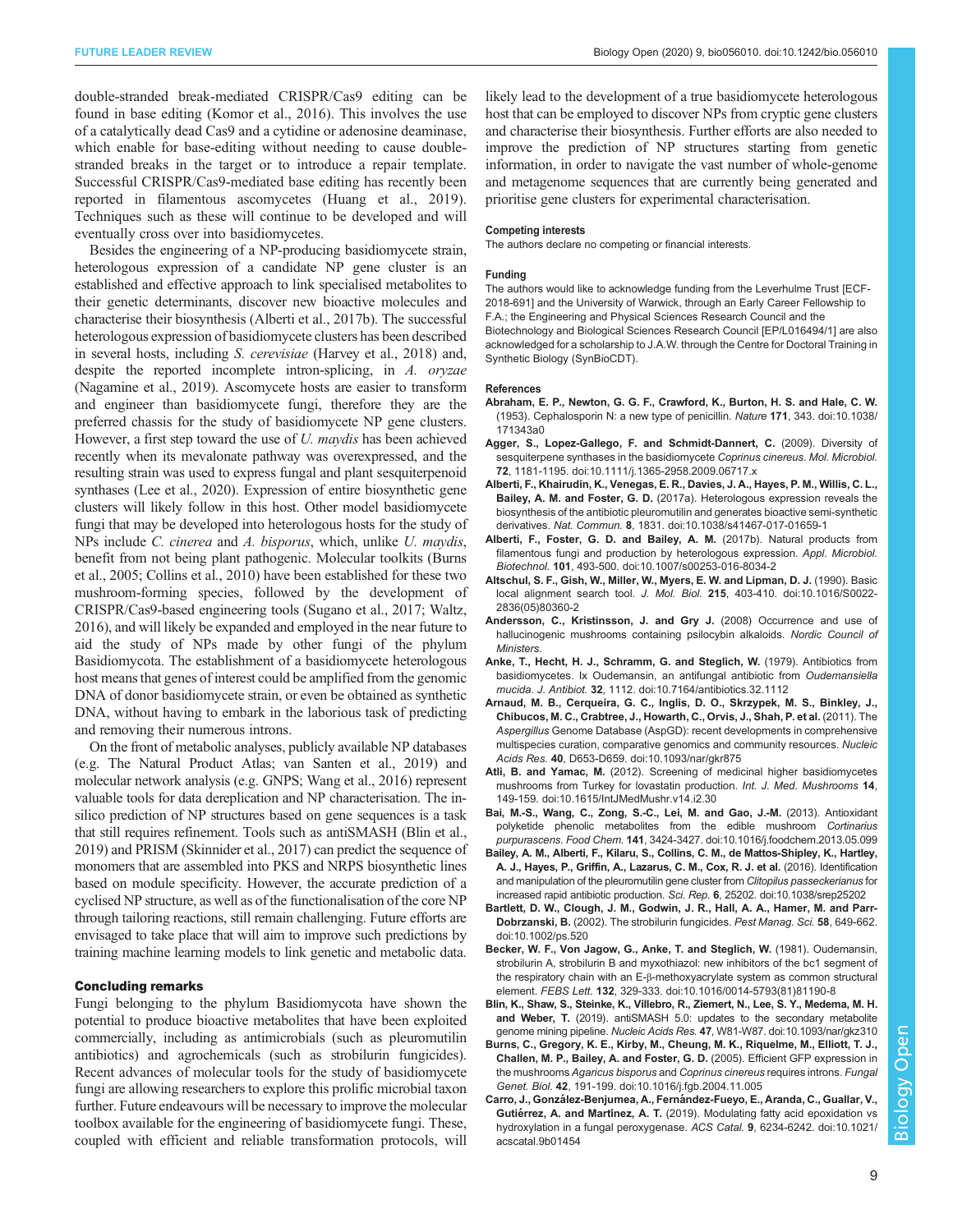- <span id="page-9-0"></span>[Chafin, D. R., Guo, H. and Price, D. H.](https://doi.org/10.1074/jbc.270.32.19114) (1995). Action of α-amanitin during [pyrophosphorolysis and elongation by RNA polymerase II.](https://doi.org/10.1074/jbc.270.32.19114) J. Biol. Chem. 270, [19114-19119. doi:10.1074/jbc.270.32.19114](https://doi.org/10.1074/jbc.270.32.19114)
- [Collins, C. M., Heneghan, M. N., Kilaru, S., Bailey, A. M. and Foster, G. D.](https://doi.org/10.1016/j.mimet.2010.05.007) (2010). Improvement of the Coprinopsis cinerea [molecular toolkit using new construct](https://doi.org/10.1016/j.mimet.2010.05.007) [design and additional marker genes.](https://doi.org/10.1016/j.mimet.2010.05.007) J. Microbiol. Methods 82, 156-162. doi:10. [1016/j.mimet.2010.05.007](https://doi.org/10.1016/j.mimet.2010.05.007)
- Cox, R. J. [\(2007\). Polyketides, proteins and genes in fungi: Programmed nano](https://doi.org/10.1039/b704420h)[machines begin to reveal their secrets.](https://doi.org/10.1039/b704420h) Org. Biomol. Chem. 5, 2010-2026. doi:10. [1039/b704420h](https://doi.org/10.1039/b704420h)
- [Datema, E., Hulzink, R. J. M., Blommers, L., Valle-Inclan, J. E., Orsouw, N. Van,](https://doi.org/10.1101/084772) [Wittenberg, A. H. J. and De Vos, M.](https://doi.org/10.1101/084772) (2016). The megabase-sized fungal genome of Rhizoctonia solani [assembled from nanopore reads only.](https://doi.org/10.1101/084772) bioRxiv [084772. doi:10.1101/084772](https://doi.org/10.1101/084772)
- [Daum, R. S., Kar, S. and Kirkpatrick, P.](https://doi.org/10.1038/nrd2442) (2007). Retapamulin. Nat. Rev. Drug Discov. 6[, 865-866. doi:10.1038/nrd2442](https://doi.org/10.1038/nrd2442)
- [Davidovich, C., Bashan, A., Auerbach-Nevo, T., Yaggie, R. D., Gontarek, R. R.](https://doi.org/10.1073/pnas.0700041104) and Yonath, A. [\(2007\). Induced-fit tightens pleuromutilins binding to ribosomes](https://doi.org/10.1073/pnas.0700041104) [and remote interactions enable their selectivity.](https://doi.org/10.1073/pnas.0700041104) Proc. Natl. Acad. Sci. USA 104, [4291-4296. doi:10.1073/pnas.0700041104](https://doi.org/10.1073/pnas.0700041104)
- [Debono, M., Abbott, B. J., Molloy, R. M., Fukuda, D., Hunt, A. H., Daupert, V. M.,](https://doi.org/10.7164/antibiotics.41.1093) [Counter, F. T., Ott, J. L., Carrell, C. B., Howard, L. C. et al.](https://doi.org/10.7164/antibiotics.41.1093) (1988). Enzymatic [and chemical modifications of lipopeptide antibiotic A21978C: The synthesis and](https://doi.org/10.7164/antibiotics.41.1093) [evaluation of daptomycin \(LY146032\).](https://doi.org/10.7164/antibiotics.41.1093) J. Antibiot. 41, 1093-1105. doi:10.7164/ [antibiotics.41.1093](https://doi.org/10.7164/antibiotics.41.1093)
- Deng, H., Gao, R., Liao, X. and Cai, Y. [\(2017\). CRISPR system in filamentous fungi:](https://doi.org/10.1016/j.gene.2017.06.019) [current achievements and future directions.](https://doi.org/10.1016/j.gene.2017.06.019) Gene 627, 212-221. doi:10.1016/j. [gene.2017.06.019](https://doi.org/10.1016/j.gene.2017.06.019)
- [Dreamer, D., Akeson, M. and Branton, D.](https://doi.org/10.1038/nbt.3423) (2016). Three decades of nanopore sequencing. Nat. Biotechnol. 34[, 518-524. doi:10.1038/nbt.3423](https://doi.org/10.1038/nbt.3423)
- Fleming, A. (1929). On the antibacterial action of cultures of a Penicillium, with special reference to their use in the isolation of B. influenzae. Br. J. Exp. Pathol. 10, 226-236.
- [Ford, K. L., Baumgartner, K., Henricot, B., Bailey, A. M. and Foster, G. D.](https://doi.org/10.1038/srep29226) (2016). [A native promoter and inclusion of an intron is necessary for efficient expression of](https://doi.org/10.1038/srep29226) GFP or mRFP in Armillaria mellea. Sci. Rep. 6[, 29226. doi:10.1038/srep29226](https://doi.org/10.1038/srep29226)
- [Gao, J.-M., Qin, J.-C., Pescitelli, G., Di Pietro, S., Ma, Y.-T. and Zhang, A.-L.](https://doi.org/10.1039/c002773a) [\(2010\). Structure and absolute configuration of toxic polyketide pigments from the](https://doi.org/10.1039/c002773a) [fruiting bodies of the fungus](https://doi.org/10.1039/c002773a) Cortinarius rufo-olivaceus. Org. Biomol. Chem. 8, [3543-3551. doi:10.1039/c002773a](https://doi.org/10.1039/c002773a)
- [Geissler, T., Brandt, W., Porzel, A., Schlenzig, D., Kehlen, A., Wessjohann, L.](https://doi.org/10.1016/j.bmc.2010.01.074) and Arnold, N. [\(2010\). Acetylcholinesterase inhibitors from the toadstool](https://doi.org/10.1016/j.bmc.2010.01.074) Cortinarius infractus. Bioorganic Med. Chem. 18[, 2173-2177. doi:10.1016/j.](https://doi.org/10.1016/j.bmc.2010.01.074) [bmc.2010.01.074](https://doi.org/10.1016/j.bmc.2010.01.074)
- [Gems, D., Johnstone, I. L. and Clutterbuck, A. J.](https://doi.org/10.1016/0378-1119(91)90104-J) (1991). An autonomously [replicating plasmid transforms](https://doi.org/10.1016/0378-1119(91)90104-J) Aspergillus nidulans at high frequency. Gene 98, [61-67. doi:10.1016/0378-1119\(91\)90104-J](https://doi.org/10.1016/0378-1119(91)90104-J)
- [Goffeau, A., Barrell, B. G., Bussey, H., Davis, R. W., Dujon, B., Feldmann, H.,](https://doi.org/10.1126/science.274.5287.546) [Galibert, F., Hoheisel, J. D., Jacq, C., Johnston, M. et al.](https://doi.org/10.1126/science.274.5287.546) (1996). Life with 6000 Genes. Science 274[, 546-567. doi:10.1126/science.274.5287.546](https://doi.org/10.1126/science.274.5287.546)
- [Goldstein, S., Beka, L., Graf, J. and Klassen, J. L.](https://doi.org/10.1186/s12864-018-5381-7) (2019). Evaluation of strategies [for the assembly of diverse bacterial genomes using MinION long-read](https://doi.org/10.1186/s12864-018-5381-7) sequencing. BMC Genomics 20[, 23. doi:10.1186/s12864-018-5381-7](https://doi.org/10.1186/s12864-018-5381-7)
- [Hallen, H. E., Luo, H., Scott-Craig, J. S. and Walton, J. D.](https://doi.org/10.1073/pnas.0707340104) (2007). Gene family [encoding the major toxins of lethal](https://doi.org/10.1073/pnas.0707340104) Amanita mushrooms. Proc. Natl. Acad. Sci. USA 104[, 19097-19101. doi:10.1073/pnas.0707340104](https://doi.org/10.1073/pnas.0707340104)
- [Harvey, C. J. B., Tang, M., Schlecht, U., Horecka, J., Fischer, C. R., Lin, H.-C., Li,](https://doi.org/10.1126/sciadv.aar5459) [J., Naughton, B., Cherry, J., Miranda, M. et al.](https://doi.org/10.1126/sciadv.aar5459) (2018). HEx: A heterologous [expression platform for the discovery of fungal natural products.](https://doi.org/10.1126/sciadv.aar5459) Sci. Adv. 4, [eaar5459. doi:10.1126/sciadv.aar5459](https://doi.org/10.1126/sciadv.aar5459)
- [Hatakeyama, M., Kitaoka, T. and Ichinose, H.](https://doi.org/10.1016/j.enzmictec.2016.03.004) (2016). Heterologous expression of [fungal cytochromes P450 \(CYP5136A1 and CYP5136A3\) from the white-rot](https://doi.org/10.1016/j.enzmictec.2016.03.004) basidiomycete Phanerochaete chrysosporium[: Functionalization with cytochrome](https://doi.org/10.1016/j.enzmictec.2016.03.004) b5 in Escherichia coli. [Enzyme Microb. Technol.](https://doi.org/10.1016/j.enzmictec.2016.03.004) 89, 7-14. doi:10.1016/j. [enzmictec.2016.03.004](https://doi.org/10.1016/j.enzmictec.2016.03.004)
- Hoffmeister, D. and Keller, N. P. [\(2007\). Natural products of filamentous fungi:](https://doi.org/10.1039/B603084J) [enzymes, genes, and their regulation.](https://doi.org/10.1039/B603084J) Nat. Prod. Rep. 24, 393-416. doi:10.1039/ [B603084J](https://doi.org/10.1039/B603084J)
- [Hofmann, A., Heim, R., Brack, A. and Kobel, H.](https://doi.org/10.1007/BF02159243) (1958). Psilocybin, ein [psychotroper Wirkstoff aus dem mexikanischen Rauschpilz](https://doi.org/10.1007/BF02159243) Psilocybe mexicana Heim. Experientia 14[, 107-109. doi:10.1007/BF02159243](https://doi.org/10.1007/BF02159243)
- [Huang, L., Dong, H., Zheng, J., Wang, B. and Pan, L.](https://doi.org/10.1016/j.micres.2019.03.007) (2019). Highly efficient single base editing in Aspergillus niger [with CRISPR/Cas9 cytidine deaminase fusion.](https://doi.org/10.1016/j.micres.2019.03.007) Microbiol. Res. 223-225[, 44-50. doi:10.1016/j.micres.2019.03.007](https://doi.org/10.1016/j.micres.2019.03.007)
- [Jain, M., Tyson, J. R., Loose, M., Ip, C. L. C., Eccles, D. A., O](https://doi.org/10.12688/f1000research.11354.1)'Grady, J., Malla, S., [Leggett, R. M., Wallerman, O., Jansen, H. J. et al.](https://doi.org/10.12688/f1000research.11354.1) (2017). MinION analysis and [reference consortium: phase 2 data release and analysis of R9.0 chemistry.](https://doi.org/10.12688/f1000research.11354.1) F1000Research 6[, 760. doi:10.12688/f1000research.11354.1](https://doi.org/10.12688/f1000research.11354.1)
- Jan Vonk, P., Escobar, N., Wö[sten, H. A. B., Lugones, L. G. and Ohm, R. A.](https://doi.org/10.1038/s41598-019-44133-2) [\(2019\). High-throughput targeted gene deletion in the model mushroom](https://doi.org/10.1038/s41598-019-44133-2)

Schizophyllum commune [using pre-assembled Cas9 ribonucleoproteins.](https://doi.org/10.1038/s41598-019-44133-2) Sci. Rep. 9[, 7632. doi:10.1038/s41598-019-44133-2](https://doi.org/10.1038/s41598-019-44133-2)

- Kahan, B. D. (1989). Cyclosporine. N. Engl. J. Med. 321[, 1725-1738. doi:10.1056/](https://doi.org/10.1056/NEJM198912213212507) [NEJM198912213212507](https://doi.org/10.1056/NEJM198912213212507)
- [Katayama, T., Nakamura, H., Zhang, Y., Pascal, A., Fujii, W. and Maruyama, J. I.](https://doi.org/10.1128/AEM.01896-18) [\(2019\). Forced recycling of an AMA1-based genome-editing plasmid allows for](https://doi.org/10.1128/AEM.01896-18) [efficient multiple gene deletion/integration in the industrial filamentous fungus](https://doi.org/10.1128/AEM.01896-18) Aspergillus oryzae. Appl. Environ. Microbiol. 85[, e01896-e01818. doi:10.1128/](https://doi.org/10.1128/AEM.01896-18) [AEM.01896-18](https://doi.org/10.1128/AEM.01896-18)
- [Kaur, D., Alkhder, D., Corre, C. and Alberti, F.](https://doi.org/10.1021/acssynbio.0c00081) (2020). Engineering isoprenoid [quinone production in yeast.](https://doi.org/10.1021/acssynbio.0c00081) ACS Synth. Biol. 9, 2239-2245. doi:10.1021/ [acssynbio.0c00081](https://doi.org/10.1021/acssynbio.0c00081)
- [Kavanagh, F., Hervey, A. and Robbins, W. J.](https://doi.org/10.1073/pnas.35.7.343) (1949). Antibiotic substances from Basidiomycetes; Marasmius conigenus. [Proc. Natl. Acad. Sci. USA](https://doi.org/10.1073/pnas.35.7.343) 35, 343-349. [doi:10.1073/pnas.35.7.343](https://doi.org/10.1073/pnas.35.7.343)
- Kellner, S., Spang, A., Offre, P., Szöllő[si, G. J., Petitjean, C. and Williams, T. A.](https://doi.org/10.1042/ETLS20180021) [\(2018\). Genome size evolution in the Archaea.Emerg.](https://doi.org/10.1042/ETLS20180021) Top. Life Sci. 2, 595-605. [doi:10.1042/ETLS20180021](https://doi.org/10.1042/ETLS20180021)
- [Klayman, D. L., Lin, A. J., Acton, N., Scovill, J. P., Hoch, J. M., Milhous, W. K.,](https://doi.org/10.1021/np50034a027) [Theoharides, A. D. and Dobek, A. S.](https://doi.org/10.1021/np50034a027) (1984). Isolation of Artemisinin (Qinghaosu) from Artemisia annua [Growing in the United States.](https://doi.org/10.1021/np50034a027) J. Nat. Prod. 47[, 715-717. doi:10.1021/np50034a027](https://doi.org/10.1021/np50034a027)
- [Komor, A. C., Kim, Y. B., Packer, M. S., Zuris, J. A. and Liu, D. R.](https://doi.org/10.1038/nature17946) (2016). [Programmable editing of a target base in genomic DNA without double-stranded](https://doi.org/10.1038/nature17946) DNA cleavage. Nature 533[, 420-424. doi:10.1038/nature17946](https://doi.org/10.1038/nature17946)
- [Kunitake, E., Tanaka, T., Ueda, H., Endo, A., Yarimizu, T., Katoh, E. and](https://doi.org/10.1016/j.fgb.2019.04.012) Kitamoto, H. [\(2019\). CRISPR/Cas9-mediated gene replacement in the](https://doi.org/10.1016/j.fgb.2019.04.012) basidiomycetous yeast [Pseudozyma antarctica](https://doi.org/10.1016/j.fgb.2019.04.012). Fungal Genet. Biol. 130, 82-90. [doi:10.1016/j.fgb.2019.04.012](https://doi.org/10.1016/j.fgb.2019.04.012)
- [Lee, M. E., DeLoache, W. C., Cervantes, B. and Dueber, J. E.](https://doi.org/10.1021/sb500366v) (2015). A highly [characterized yeast toolkit for modular, multipart assembly.](https://doi.org/10.1021/sb500366v) ACS Synth. Biol. 4, [975-986. doi:10.1021/sb500366v](https://doi.org/10.1021/sb500366v)
- Lee, J., Hilgers, F., Loeschke, A., Jaeger, K.-E. and Feldbrügge, M. (2020). Ustilago maydi[s serves as a novel production host for the synthesis of plant and](https://doi.org/10.3389/fmicb.2020.01655) fungal sesquiterpenoids. Front. Microbiol. 11[, 1655. doi:10.3389/fmicb.2020.](https://doi.org/10.3389/fmicb.2020.01655) [01655](https://doi.org/10.3389/fmicb.2020.01655)
- [Lin, H.-C., Hewage, R. T., Lu, Y.-C. and Chooi, Y.-H.](https://doi.org/10.1039/C8OB02774A) (2019). Biosynthesis of [bioactive natural products from Basidiomycota.](https://doi.org/10.1039/C8OB02774A) Org. Biomol. Chem. 17, [1027-1036. doi:10.1039/C8OB02774A](https://doi.org/10.1039/C8OB02774A)
- [Ling, L. L., Schneider, T., Peoples, A. J., Spoering, A. L., Engels, I., Conlon,](https://doi.org/10.1038/nature14098) B. P., Mueller, A., Schä[berle, T. F., Hughes, D. E., Epstein, S. et al.](https://doi.org/10.1038/nature14098) (2015). A [new antibiotic kills pathogens without detectable resistance.](https://doi.org/10.1038/nature14098) Nature 517, 455-459. [doi:10.1038/nature14098](https://doi.org/10.1038/nature14098)
- [Liu, C., Minami, A., Ozaki, T., Wu, J., Kawagishi, H., Maruyama, J.-I. and Oikawa,](https://doi.org/10.1021/jacs.9b08935) H. [\(2019\). Efficient reconstitution of basidiomycota diterpene erinacine gene](https://doi.org/10.1021/jacs.9b08935) [cluster in Ascomycota host](https://doi.org/10.1021/jacs.9b08935) Aspergillus oryzae based on genomic DNA sequences. J. Am. Chem. Soc. 141[, 15519-15523. doi:10.1021/jacs.9b08935](https://doi.org/10.1021/jacs.9b08935)
- [Liu, K., Sun, B., You, H., Tu, J. L., Yu, X., Zhao, P. and Xu, J. W.](https://doi.org/10.1111/1751-7915.13534) (2020). Dual [sgRNA-directed gene deletion in basidiomycete](https://doi.org/10.1111/1751-7915.13534) Ganoderma lucidum using the CRISPR/Cas9 system. Microb. Biotechnol. 13[, 386-396. doi:10.1111/1751-7915.](https://doi.org/10.1111/1751-7915.13534) [13534](https://doi.org/10.1111/1751-7915.13534)
- [Loman, N. J., Quick, J. and Simpson, J. T.](https://doi.org/10.1038/nmeth.3444) (2015). A complete bacterial genome assembled de novo [using only nanopore sequencing data.](https://doi.org/10.1038/nmeth.3444) Nat. Methods 12, [733-735. doi:10.1038/nmeth.3444](https://doi.org/10.1038/nmeth.3444)
- [Mafune, K. K., Godfrey, B. J., Vogt, D. J. and Vogt, K. A.](https://doi.org/10.2144/btn-2019-0072) (2019). A rapid approach [to profiling diverse fungal communities using the MinION](https://doi.org/10.2144/btn-2019-0072)™ nanopore sequencer. BioTechniques 68[, 72-78. doi:10.2144/btn-2019-0072](https://doi.org/10.2144/btn-2019-0072)
- [Maruyama, T., Dougan, S. K., Truttmann, M. C., Bilate, A. M., Ingram, J. R. and](https://doi.org/10.1038/nbt.3190) Ploegh, H. L. [\(2015\). Increasing the efficiency of precise genome editing with](https://doi.org/10.1038/nbt.3190) [CRISPR-Cas9 by inhibition of nonhomologous end joining.](https://doi.org/10.1038/nbt.3190) Nat. Biotechnol. 33, [538-542. doi:10.1038/nbt.3190](https://doi.org/10.1038/nbt.3190)
- Mayer, A., Anke, H. and Sterner, O. [\(1997\). Omphalotin, a new cyclic peptide with](https://doi.org/10.1080/10575639708043691) [potent nematicidal activity from](https://doi.org/10.1080/10575639708043691) Omphalotus plearius I. Fermentation and Biological Activity. Nat Prod Lett. 10[, 25-32. doi:10.1080/10575639708043691](https://doi.org/10.1080/10575639708043691)
- [McKenzie, S. K., Walston, R. F. and Allen, J. L.](https://doi.org/10.1016/j.ygeno.2020.06.006) (2020). Complete, high-quality [genomes from long-read metagenomic sequencing of two wolf lichen thalli reveals](https://doi.org/10.1016/j.ygeno.2020.06.006) enigmatic genome architecture. Genomics 112[, 3150-3156. doi:10.1016/j.ygeno.](https://doi.org/10.1016/j.ygeno.2020.06.006) [2020.06.006](https://doi.org/10.1016/j.ygeno.2020.06.006)
- McMorris, T. C. and Anchel, M. [\(1965\). Fungal Metabolites. The structures of the](https://doi.org/10.1021/ja01085a031) [novel sesquiterpenoids Illudin-S and -M.](https://doi.org/10.1021/ja01085a031) J. Am. Chem. Soc. 87, 1594-1600. [doi:10.1021/ja01085a031](https://doi.org/10.1021/ja01085a031)
- [Medema, M. H., Kottmann, R., Yilmaz, P., Cummings, M., Biggins, J. B., Blin, K.,](https://doi.org/10.1038/nchembio.1890) [De Bruijn, I., Chooi, Y. H., Claesen, J., Coates, R. C. et al.](https://doi.org/10.1038/nchembio.1890) (2015). Minimum [information about a biosynthetic gene cluster.](https://doi.org/10.1038/nchembio.1890) Nat. Chem. Biol. 11, 625-631. [doi:10.1038/nchembio.1890](https://doi.org/10.1038/nchembio.1890)
- [Miller, T. W., Chaiet, L., Cole, D. J., Cole, L. J., Flor, J. E., Goegelman, R. T.,](https://doi.org/10.1128/AAC.15.3.368) [Gullo, V. P., Joshua, H., Kempf, A. J., Krellwitz, W. R. et al.](https://doi.org/10.1128/AAC.15.3.368) (1979). [Avermectins, new family of potent anthelmintic agents: Isolation and](https://doi.org/10.1128/AAC.15.3.368) chromatographic properties. [Antimicrob. Agents Chemother.](https://doi.org/10.1128/AAC.15.3.368) 15, 368-371. [doi:10.1128/AAC.15.3.368](https://doi.org/10.1128/AAC.15.3.368)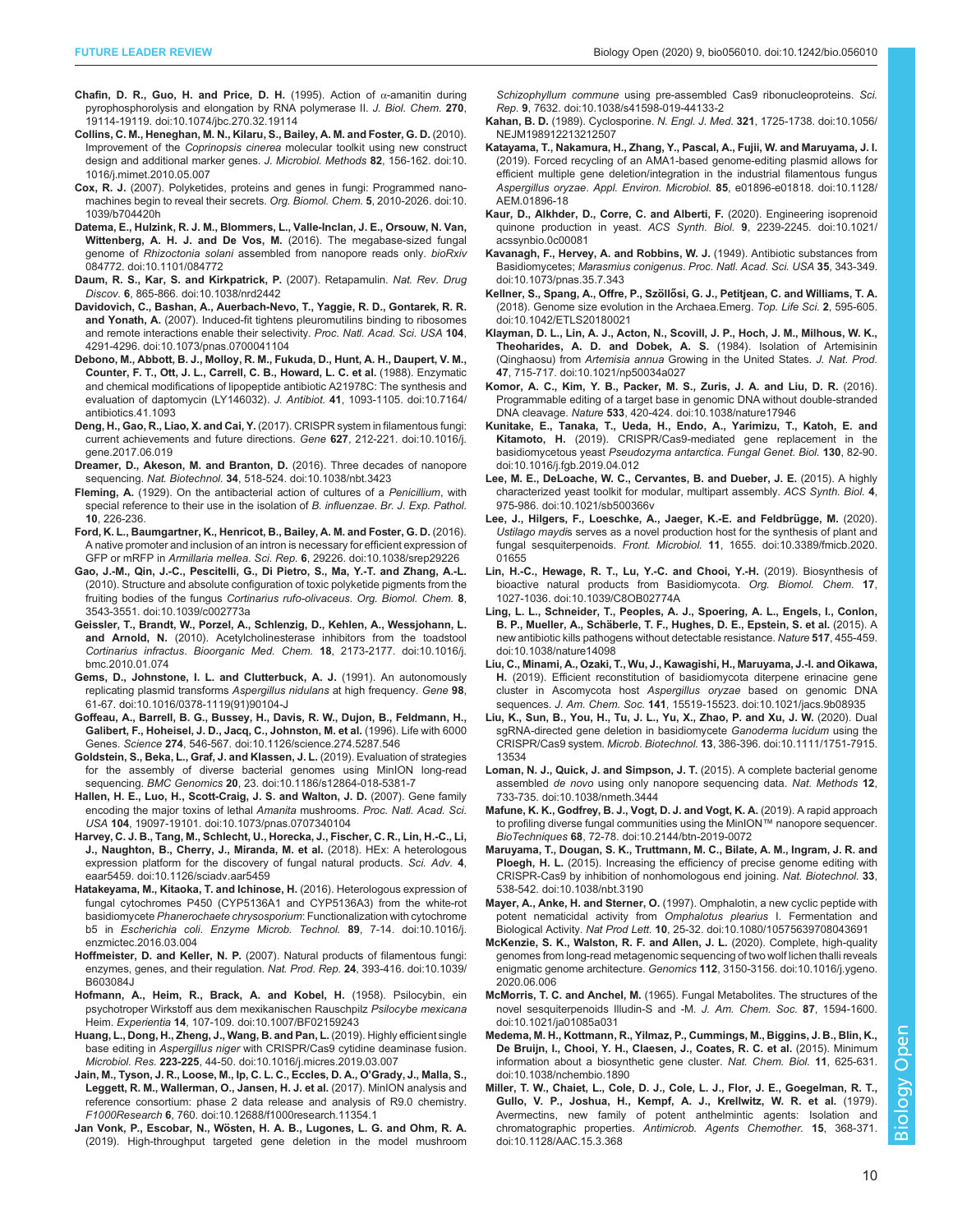- <span id="page-10-0"></span>[Min, B.-S., Nakamura, N., Miyashiro, H., Bae, K.-W. and Hattori, M.](https://doi.org/10.1248/cpb.46.1607) (1998). [Triterpenes from the spores of](https://doi.org/10.1248/cpb.46.1607) Ganoderma lucidum and their inhibitory activity against HIV-1 protease. Chem. Pharm. Bull. 46[, 1607-1612. doi:10.1248/cpb.46.](https://doi.org/10.1248/cpb.46.1607) [1607](https://doi.org/10.1248/cpb.46.1607)
- [Mischko, W., Hirte, M., Fuchs, M., Mehlmer, N. and Bru](https://doi.org/10.1186/s12934-018-1010-z)̈ck, T. B. (2018). [Identification of sesquiterpene synthases from the Basidiomycota](https://doi.org/10.1186/s12934-018-1010-z) Coniophora puteana for the efficient and highly selective β[-copaene and cubebol production in](https://doi.org/10.1186/s12934-018-1010-z) E. coli. Microb. Cell Fact. 17[, 164. doi:10.1186/s12934-018-1010-z](https://doi.org/10.1186/s12934-018-1010-z)
- Mohanta, T. K. and Bae, H. [\(2015\). The diversity of fungal genome.](https://doi.org/10.1186/s12575-015-0020-z) Biol. Proced. Online 17[, 8. doi:10.1186/s12575-015-0020-z](https://doi.org/10.1186/s12575-015-0020-z)
- [Molina-Espeja, P., Ma, S., Mate, D. M., Ludwig, R. and Alcalde, M.](https://doi.org/10.1016/j.enzmictec.2015.03.004) (2015). [Tandem-yeast expression system for engineering and producing unspecific](https://doi.org/10.1016/j.enzmictec.2015.03.004) peroxygenase. Enzyme Microb. Technol. 73-74[, 29-33. doi:10.1016/j.enzmictec.](https://doi.org/10.1016/j.enzmictec.2015.03.004) [2015.03.004](https://doi.org/10.1016/j.enzmictec.2015.03.004)
- [Nagamine, S., Liu, C., Nishishita, J., Kozaki, T., Sogahata, K., Sato, Y., Minami,](https://doi.org/10.1128/AEM.00409-19) [A., Ozaki, T., Schmidt-Dannert, C., Maruyama, J. et al.](https://doi.org/10.1128/AEM.00409-19) (2019). Ascomycete Aspergillus oryzae [is an efficient expression host for production of basidiomycete](https://doi.org/10.1128/AEM.00409-19) [terpenes by using genomic DNA sequences.](https://doi.org/10.1128/AEM.00409-19) Appl. Environ. Microbiol. 85, [e00409-e00419. doi:10.1128/AEM.00409-19](https://doi.org/10.1128/AEM.00409-19)
- Newman, D. J. and Cragg, G. M. [\(2020\). Natural products as sources of new drugs](https://doi.org/10.1021/acs.jnatprod.9b01285) [over the nearly four decades from 01/1981 to 09/2019.](https://doi.org/10.1021/acs.jnatprod.9b01285) J. Nat. Prod. 83, 770-803. [doi:10.1021/acs.jnatprod.9b01285](https://doi.org/10.1021/acs.jnatprod.9b01285)
- [Nitheranont, T., Watanabe, A. and Asada, Y.](https://doi.org/10.1080/09168451.2017.1394814) (2017). Heterologous expression of [two minor laccase isozyme cDNAs from the edible mushroom](https://doi.org/10.1080/09168451.2017.1394814) Grifola frondosa. Biosci. Biotechnol. Biochem. 81[, 2367-2369. doi:10.1080/09168451.2017.](https://doi.org/10.1080/09168451.2017.1394814) [1394814](https://doi.org/10.1080/09168451.2017.1394814)
- [Nofiani, R., de Mattos-Shipley, K., Lebe, K. E., Han, L.-C., Iqbal, Z., Bailey, A. M.,](https://doi.org/10.1038/s41467-018-06202-4) [Willis, C. L., Simpson, T. J. and Cox, R. J.](https://doi.org/10.1038/s41467-018-06202-4) (2018). Strobilurin biosynthesis in Basidiomycete fungi. Nat. Commun. 9[, 3940. doi:10.1038/s41467-018-06202-4](https://doi.org/10.1038/s41467-018-06202-4)
- Ohm, R. A., de Jong, J. F., Berends, E., Wang, F., Wösten, H. A. B. and Lugones, L. G. [\(2010\). An efficient gene deletion procedure for the mushroom-forming](https://doi.org/10.1007/s11274-010-0356-0) basidiomycete Schizophyllum commune. [World J. Microbiol. Biotechnol.](https://doi.org/10.1007/s11274-010-0356-0) 26, [1919-1923. doi:10.1007/s11274-010-0356-0](https://doi.org/10.1007/s11274-010-0356-0)
- Opatz, T., Kolshorn, H. and Anke, H. [\(2008\). Sterelactones: new isolactarane type](https://doi.org/10.1038/ja.2008.75) [sesquiterpenoids with antifungal activity from](https://doi.org/10.1038/ja.2008.75) Stereum sp. IBWF 01060. J. Antibiot. 61[, 563-567. doi:10.1038/ja.2008.75](https://doi.org/10.1038/ja.2008.75)
- Osbourn, A. [\(2010\). Secondary metabolic gene clusters: Evolutionary toolkits for](https://doi.org/10.1016/j.tig.2010.07.001) chemical innovation. Trends Genet. 26[, 449-457. doi:10.1016/j.tig.2010.07.001](https://doi.org/10.1016/j.tig.2010.07.001)
- [Otoupal, P. B., Ito, M., Arkin, A. P., Magnuson, J. K., Gladden, J. M. and Skerker,](https://doi.org/10.1128/mSphere.00099-19) J. M. [\(2019\). Multiplexed CRISPR-Cas9-based genome editing of](https://doi.org/10.1128/mSphere.00099-19) Rhodosporidium toruloides. mSphere 4[, e00099-e00019. doi:10.1128/mSphere.](https://doi.org/10.1128/mSphere.00099-19) [00099-19](https://doi.org/10.1128/mSphere.00099-19)
- [Ouldali, H., Sarthak, K., Ensslen, T., Piguet, F., Manivet, P., Pelta, J., Behrends,](https://doi.org/10.1038/s41587-019-0345-2) [J. C., Aksimentiev, A. and Oukhaled, A.](https://doi.org/10.1038/s41587-019-0345-2) (2020). Electrical recognition of the [twenty proteinogenic amino acids using an aerolysin nanopore.](https://doi.org/10.1038/s41587-019-0345-2) Nat. Biotechnol. 38[, 176-181. doi:10.1038/s41587-019-0345-2](https://doi.org/10.1038/s41587-019-0345-2)
- Peters, S. and Spiteller, P. [\(2007\). Mycenarubins A and B, red pyrroloquinoline](https://doi.org/10.1002/ejoc.200600826) [alkaloids from the mushroom](https://doi.org/10.1002/ejoc.200600826) Mycena rosea. European J. Org. Chem. 10, [1571-1576. doi:10.1002/ejoc.200600826](https://doi.org/10.1002/ejoc.200600826)
- [Poulsen, S. M., Karlsson, M., Johansson, L. B. and Vester, B.](https://doi.org/10.1046/j.1365-2958.2001.02595.x) (2001). The [pleuromutilin drugs tiamulin and valnemulin bind to the RNA at the peptidyl](https://doi.org/10.1046/j.1365-2958.2001.02595.x) [transferase centre on the ribosome.](https://doi.org/10.1046/j.1365-2958.2001.02595.x) Mol. Microbiol. 41, 1091-1099. doi:10.1046/j. [1365-2958.2001.02595.x](https://doi.org/10.1046/j.1365-2958.2001.02595.x)
- [Qin, H., Xiao, H., Zou, G., Zhou, Z. and Zhong, J.-J.](https://doi.org/10.1016/j.procbio.2017.02.012) (2017). CRISPR-Cas9 [assisted gene disruption in the higher fungus](https://doi.org/10.1016/j.procbio.2017.02.012) Ganoderma species. Process Biochem. 56[, 57-61. doi:10.1016/j.procbio.2017.02.012](https://doi.org/10.1016/j.procbio.2017.02.012)
- Ramm, S., Krawczyk, B., Mühlenweg, A., Poch, A., Mösker, E. and Süssmuth, R. D. (2017). A self-sacrificing N[-methyltransferase is the precursor of the fungal](https://doi.org/10.1002/anie.201703488) [natural product omphalotin.](https://doi.org/10.1002/anie.201703488) Angew. Chemie Int. Ed. 56, 9994-9997. doi:10.1002/ [anie.201703488](https://doi.org/10.1002/anie.201703488)
- [Ro, D.-K., Paradise, E. M., Quellet, M., Fisher, K. J., Newman, K. L., Ndungu,](https://doi.org/10.1038/nature04640) [J. M., Ho, K. A., Eachus, R. A., Ham, T. S., Kirby, J. et al.](https://doi.org/10.1038/nature04640) (2006). Production of [the antimalarial drug precursor artemisinic acid in engineered yeast.](https://doi.org/10.1038/nature04640) Nature 440, [940-943. doi:10.1038/nature04640](https://doi.org/10.1038/nature04640)
- [Rowinsky, E. K. and Donehower, R. C.](https://doi.org/10.1056/NEJM199504133321507) (1995). Paclitaxel (Taxol). N. Engl. J. Med. 332[, 1004-1014. doi:10.1056/NEJM199504133321507](https://doi.org/10.1056/NEJM199504133321507)
- Sauter, H., Steglich, W. and Anke, T. [\(1999\). Strobilurins: evolution of a new class](https://doi.org/10.1002/(SICI)1521-3773(19990517)38:10%3C1328::AID-ANIE1328%3E3.0.CO;2-1) of active substances. Angew. Chemie Int. Ed. 38[, 1328-1349. doi:10.1002/](https://doi.org/10.1002/(SICI)1521-3773(19990517)38:10%3C1328::AID-ANIE1328%3E3.0.CO;2-1) [\(SICI\)1521-3773\(19990517\)38:10<1328::AID-ANIE1328>3.0.CO;2-1](https://doi.org/10.1002/(SICI)1521-3773(19990517)38:10%3C1328::AID-ANIE1328%3E3.0.CO;2-1)
- Schmidt-Dannert, C. [\(2015\). Biosynthesis of terpenoid natural products in fungi.](https://doi.org/10.1007/10_2014_283) Adv. Biochem. Eng. Biotechnol. 148[, 19-61. doi:10.1007/10\\_2014\\_283](https://doi.org/10.1007/10_2014_283)
- [Schuster, M., Schweizer, G. and Kahmann, R.](https://doi.org/10.1016/j.fgb.2016.12.003) (2018). Comparative analyses of [secreted proteins in plant pathogenic smut fungi and related basidiomycetes.](https://doi.org/10.1016/j.fgb.2016.12.003) Fungal Genet. Biol. 112[, 21-30. doi:10.1016/j.fgb.2016.12.003](https://doi.org/10.1016/j.fgb.2016.12.003)
- [Seshime, Y., Juvvadi, P. R., Fujii, I. and Kitamoto, K.](https://doi.org/10.1016/j.bbrc.2005.03.160) (2005). Discovery of a novel [superfamily of type III polyketide synthases in](https://doi.org/10.1016/j.bbrc.2005.03.160) Aspergillus oryzae. Biochem. Biophys. Res. Commun. 331[, 253-260. doi:10.1016/j.bbrc.2005.03.160](https://doi.org/10.1016/j.bbrc.2005.03.160)
- Shah, F., Schwenk, D., Nicolá[s, C., Persson, P., Hoffmeister, D. and Tunlid, A.](https://doi.org/10.1128/AEM.02312-15) [\(2015\). Involutin is an Fe3+ reductant secreted by the ectomycorrhizal fungus](https://doi.org/10.1128/AEM.02312-15)

Paxillus involutus [during Fenton-based decomposition of organic matter.](https://doi.org/10.1128/AEM.02312-15) Appl. Environ. Microbiol. 81[, 8427-8433. doi:10.1128/AEM.02312-15](https://doi.org/10.1128/AEM.02312-15)

- Silvestre-Ryan, J. and Holmes, I. [\(2020\). Pair consensus decoding improves](https://doi.org/10.1101/2020.02.25.956771) [accuracy of neural network basecallers for nanopore sequencing.](https://doi.org/10.1101/2020.02.25.956771) bioRxiv [2020.02.25.956771. doi:10.1101/2020.02.25.956771](https://doi.org/10.1101/2020.02.25.956771)
- [Singleton, C. M., Petriglieri, F., Kristensen, J. M., Kirkegaard, R. H., Michaelsen,](https://doi.org/10.1101/2020.05.12.088096) [T. Y., Andersen, M. H., Kondrotaite, Z., Karst, S. M., Dueholm, M. S., Nielsen,](https://doi.org/10.1101/2020.05.12.088096) P. H. et al. [\(2020\). Connecting structure to function with the recovery of over 1000](https://doi.org/10.1101/2020.05.12.088096) [high-quality activated sludge metagenome-assembled genomes encoding full](https://doi.org/10.1101/2020.05.12.088096)[length rRNA genes using long-read sequencing.](https://doi.org/10.1101/2020.05.12.088096) bioRxiv 2020.05.12.088096. [doi:10.1101/2020.05.12.088096](https://doi.org/10.1101/2020.05.12.088096)
- [Skinnider, M. A., Merwin, N. J., Johnston, C. W. and Magarvey, N. A.](https://doi.org/10.1093/nar/gkx320) (2017). [PRISM 3: expanded prediction of natural product chemical structures from](https://doi.org/10.1093/nar/gkx320) microbial genomes. Nucleic Acids Res. 45[, W49-W54. doi:10.1093/nar/gkx320](https://doi.org/10.1093/nar/gkx320)
- [Song, L., Ouedraogo, J., Kolbusz, M., Truc, T., Nguyen, M. and Tsang, A.](https://doi.org/10.1371/journal.pone.0202868) (2018). [Efficient genome editing using tRNA promoter-driven CRISPR/Cas9 gRNA in](https://doi.org/10.1371/journal.pone.0202868) Aspergillus niger. PLoS ONE 134[, e0202868. doi:10.1371/journal.pone.0202868](https://doi.org/10.1371/journal.pone.0202868)
- Steglich, W. and Schramm, G. [\(1977\). The strobilurins new antifungal antibiotics](https://doi.org/10.7164/antibiotics.30.806) [from the basidiomycete](https://doi.org/10.7164/antibiotics.30.806) Strobilurus tenacellus. J. Antibiot. 30, 806-810. doi:10. [7164/antibiotics.30.806](https://doi.org/10.7164/antibiotics.30.806)
- [Stephenson, W., Razaghi, R., Busan, S., Weeks, K. M., Timp, W. and Smibert, P.](https://doi.org/10.1101/2020.05.31.126763) [\(2020\). Direct detection of RNA modifications and structure using single molecule](https://doi.org/10.1101/2020.05.31.126763) nanopore sequencing. bioRxiv [2020.05.31.126763. doi:10.1101/2020.05.31.](https://doi.org/10.1101/2020.05.31.126763) [126763](https://doi.org/10.1101/2020.05.31.126763)
- [Sugano, S. S., Suzuki, H., Shimokita, E., Chiba, H., Noji, S., Osakabe, Y. and](https://doi.org/10.1038/s41598-017-00883-5) Osakabe, K. [\(2017\). Genome editing in the mushroom-forming basidiomycete](https://doi.org/10.1038/s41598-017-00883-5) Coprinopsis cinerea[, optimized by a high-throughput transformation system.](https://doi.org/10.1038/s41598-017-00883-5) Sci. Rep. 7[, 1-9. doi:10.1038/s41598-017-00883-5](https://doi.org/10.1038/s41598-017-00883-5)
- Teichert, A., Lü[bken, T., Schmidt, J., Kuhnt, C., Huth, M., Porzel, A.,](https://doi.org/10.1002/pca.1057) [Wessjohann, L. and Arnold, N.](https://doi.org/10.1002/pca.1057) (2008). Determination of β-carboline alkaloids in fruiting bodies of Hygrophorus [spp. by liquid chromatography/electrospray](https://doi.org/10.1002/pca.1057) [ionisation tandem mass spectrometry.](https://doi.org/10.1002/pca.1057) Phytochem. Anal. 19, 335-341. doi:10. [1002/pca.1057](https://doi.org/10.1002/pca.1057)
- [van der Hooft, J. J. J., Wandy, J., Barrett, M. P., Burgess, K. E. V. and Rogers, S.](https://doi.org/10.1073/pnas.1608041113) [\(2016\). Topic modeling for untargeted substructure exploration in metabolomics.](https://doi.org/10.1073/pnas.1608041113) Proc. Natl. Acad. Sci. USA 113[, 13738-13743. doi:10.1073/pnas.1608041113](https://doi.org/10.1073/pnas.1608041113)
- [van der Hooft, J. J. J., Mohimani, H., Bauermeister, A., Dorrestein, P. C.,](https://doi.org/10.1039/D0CS00162G) Duncan, K. R. and Medema, M. H. [\(2020\). Linking genomics and metabolomics](https://doi.org/10.1039/D0CS00162G) [to chart specialized metabolic diversity.](https://doi.org/10.1039/D0CS00162G) Chem. Soc. Rev. 49, 3297-3314. doi:10. [1039/D0CS00162G](https://doi.org/10.1039/D0CS00162G)
- van der Velden, N. S., Kä[lin, N., Helf, M. J., Piel, J., Freeman, M. F. and Ku](https://doi.org/10.1038/nchembio.2393)̈nzler, M. [\(2017\). Autocatalytic backbone N-methylation in a family of ribosomal peptide](https://doi.org/10.1038/nchembio.2393) natural products. Nat. Chem. Biol. 13[, 833-835. doi:10.1038/nchembio.2393](https://doi.org/10.1038/nchembio.2393)
- [van Santen, J. A., Jacob, G., Singh, A. L., Aniebok, V., Balunas, M. J., Bunsko,](https://doi.org/10.1021/acscentsci.9b00806) D., Neto, F. C., Castañ[o-Espriu, L., Chang, C., Clark, T. N. et al.](https://doi.org/10.1021/acscentsci.9b00806) (2019). The [natural products atlas: an open access knowledge base for microbial natural](https://doi.org/10.1021/acscentsci.9b00806) products discovery. ACS Cent. Sci. 5[, 1824-1833. doi:10.1021/acscentsci.](https://doi.org/10.1021/acscentsci.9b00806) [9b00806](https://doi.org/10.1021/acscentsci.9b00806)
- [Vassaux, A., Meunier, L., Vandenbol, M., Baurain, D., Fickers, P., Jacques, P.](https://doi.org/10.1016/j.biotechadv.2019.107449) and Leclère, V. [\(2019\). Nonribosomal peptides in fungal cell factories: from](https://doi.org/10.1016/j.biotechadv.2019.107449) [genome mining to optimized heterologous production.](https://doi.org/10.1016/j.biotechadv.2019.107449) Biotechnol. Adv. 37, [107449. doi:10.1016/j.biotechadv.2019.107449](https://doi.org/10.1016/j.biotechadv.2019.107449)
- Vogt, E. and Künzler, M. [\(2019\). Discovery of novel fungal RiPP biosynthetic](https://doi.org/10.1007/s00253-019-09893-x) [pathways and their application for the development of peptide therapeutics.](https://doi.org/10.1007/s00253-019-09893-x) Appl. Microbiol. Biotechnol. 103[, 5567-5581. doi:10.1007/s00253-019-09893-x](https://doi.org/10.1007/s00253-019-09893-x)
- Waltz, E. [\(2016\). Gene-edited CRISPR mushroom escapes US regulation.](https://doi.org/10.1038/nature.2016.19754) Nature 532[, 293. doi:10.1038/nature.2016.19754](https://doi.org/10.1038/nature.2016.19754)
- Wang, F., Luo, D.-Q. and Liu, J.-K. [\(2005\). Aurovertin E, a new polyene pyrone from](https://doi.org/10.1038/ja.2005.53) the basidiomycete Albatrellus confluens. J. Antibiot. 58[, 412-415. doi:10.1038/ja.](https://doi.org/10.1038/ja.2005.53) [2005.53](https://doi.org/10.1038/ja.2005.53)
- [Wang, M., Carver, J. J., Phelan, V. V., Sanchez, L. M., Garg, N., Peng, Y.,](https://doi.org/10.1038/nbt.3597) [Nguyen, D. D., Watrous, J., Kapono, C. A., Luzzatto-Knaan, T. et al.](https://doi.org/10.1038/nbt.3597) (2016). [Sharing and community curation of mass spectrometry data with global natural](https://doi.org/10.1038/nbt.3597) [products social molecular networking.](https://doi.org/10.1038/nbt.3597) Nat. Biotechnol. 34, 828-837. doi:10.1038/ [nbt.3597](https://doi.org/10.1038/nbt.3597)
- Wang, P.-A., Xiao, H. and Zhong, J.-J. [\(2020a\). CRISPR-Cas9 assisted functional](https://doi.org/10.1007/s00253-019-10298-z) [gene editing in the mushroom](https://doi.org/10.1007/s00253-019-10298-z) Ganoderma lucidum. Appl. Microbiol. Biotechnol. 104[, 1661-1671. doi:10.1007/s00253-019-10298-z](https://doi.org/10.1007/s00253-019-10298-z)
- [Wang, M., Jarmusch, A. K., Vargas, F., Aksenov, A. A., Gauglitz, J. M., Weldon,](https://doi.org/10.1038/s41587-019-0375-9) [K., Petras, D., da Silva, R., Quinn, R., Melnik, A. V. et al.](https://doi.org/10.1038/s41587-019-0375-9) (2020b). Mass [spectrometry searches using MASST.](https://doi.org/10.1038/s41587-019-0375-9) Nat. Biotechnol. 38, 23-26. doi:10.1038/ [s41587-019-0375-9](https://doi.org/10.1038/s41587-019-0375-9)
- Watkins, R. R. and File, T. M. [\(2020\). Lefamulin: a novel semisynthetic pleuromutilin](https://doi.org/10.1093/cid/ciaa336) [antibiotic for community-acquired bacterial pneumonia.](https://doi.org/10.1093/cid/ciaa336) Clin. Infect. Dis. ciaa336. [doi:10.1093/cid/ciaa336](https://doi.org/10.1093/cid/ciaa336)
- Wawrzyn, G. T., Quin, M. B., Choudhary, S., López-Gallego, F. and Schmidt-Dannert, C. [\(2013\). Draft genome of](https://doi.org/10.1016/j.chembiol.2012.05.012) Omphalotus olearius provides a predictive [framework for sesquiterpenoid natural product biosynthesis in Basidiomycota.](https://doi.org/10.1016/j.chembiol.2012.05.012) Chem. Biol. 19[, 772-783. doi:10.1016/j.chembiol.2012.05.012](https://doi.org/10.1016/j.chembiol.2012.05.012)

Open